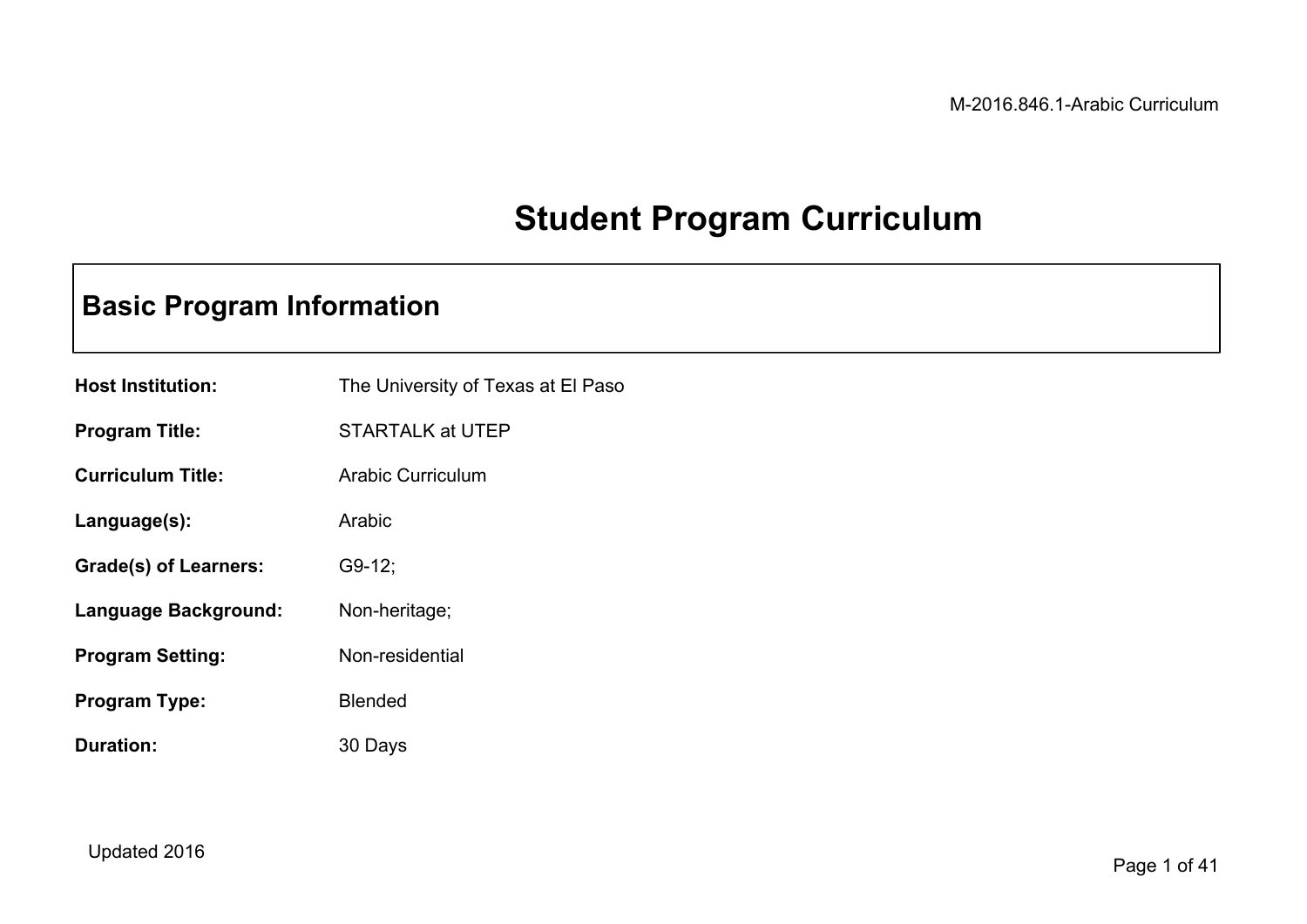**Contact Hours:** 180 Hours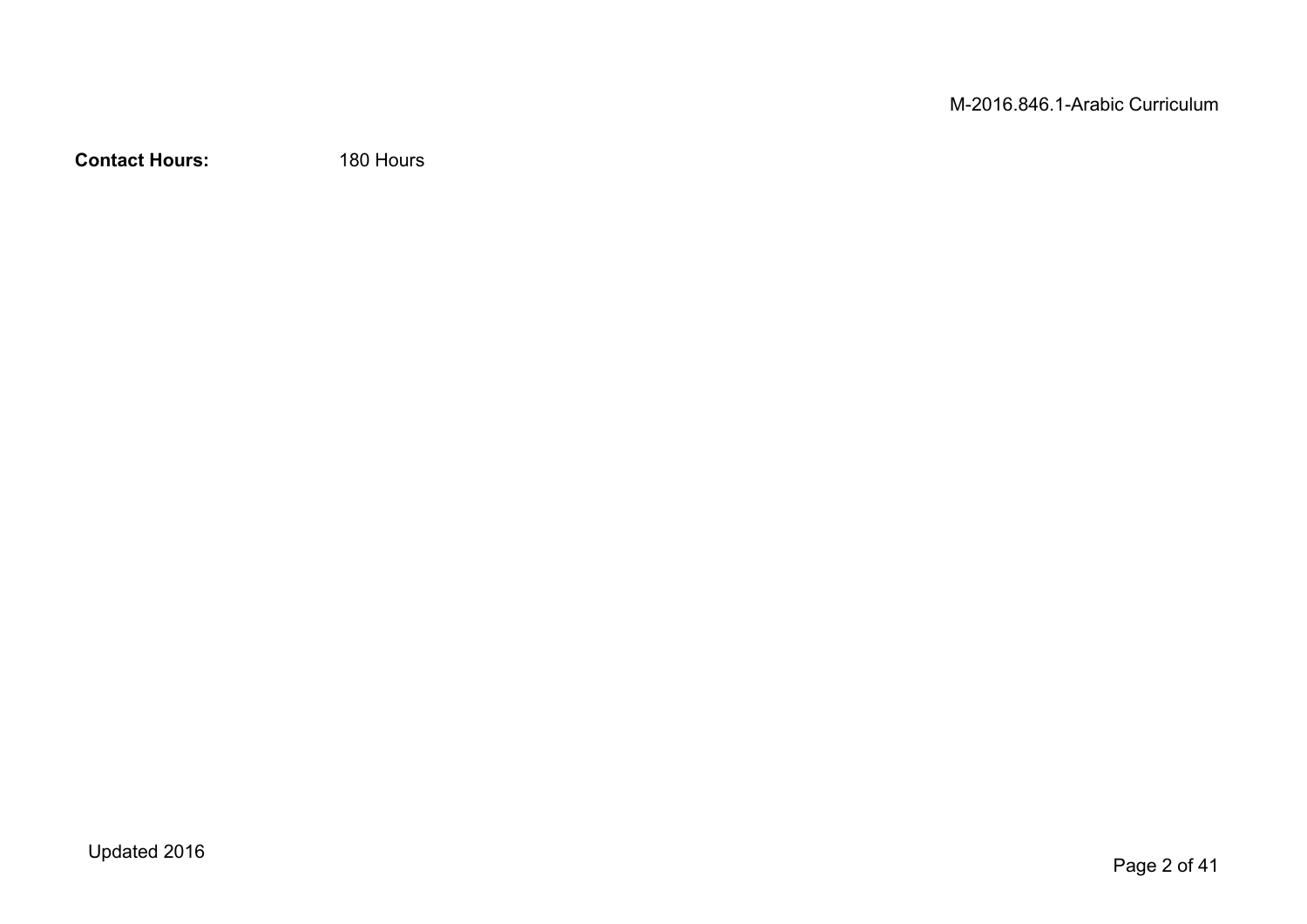# **STAGE 1: What will learners be able to do with what they know by the end of the program?**

### **Target Proficiency/Target Performance**

#### **Target Proficiency Level (by end of program):**

Novice Range

#### **Target Performance Level(s) (during and by end of program):**

Novice Mid, Novice High

### **Program Overview and Theme**

The major instruction goal for our three-week Arabic Language summer program is to facilitate an interactive learner-centered classroom and culturally rich environment that supports students in progressing from no knowledge of Arabic to the Novice-Mid/Novice-High proficiency levels. A thematic, backward designed, and standards based curriculum using age-appropriate authentic materials will be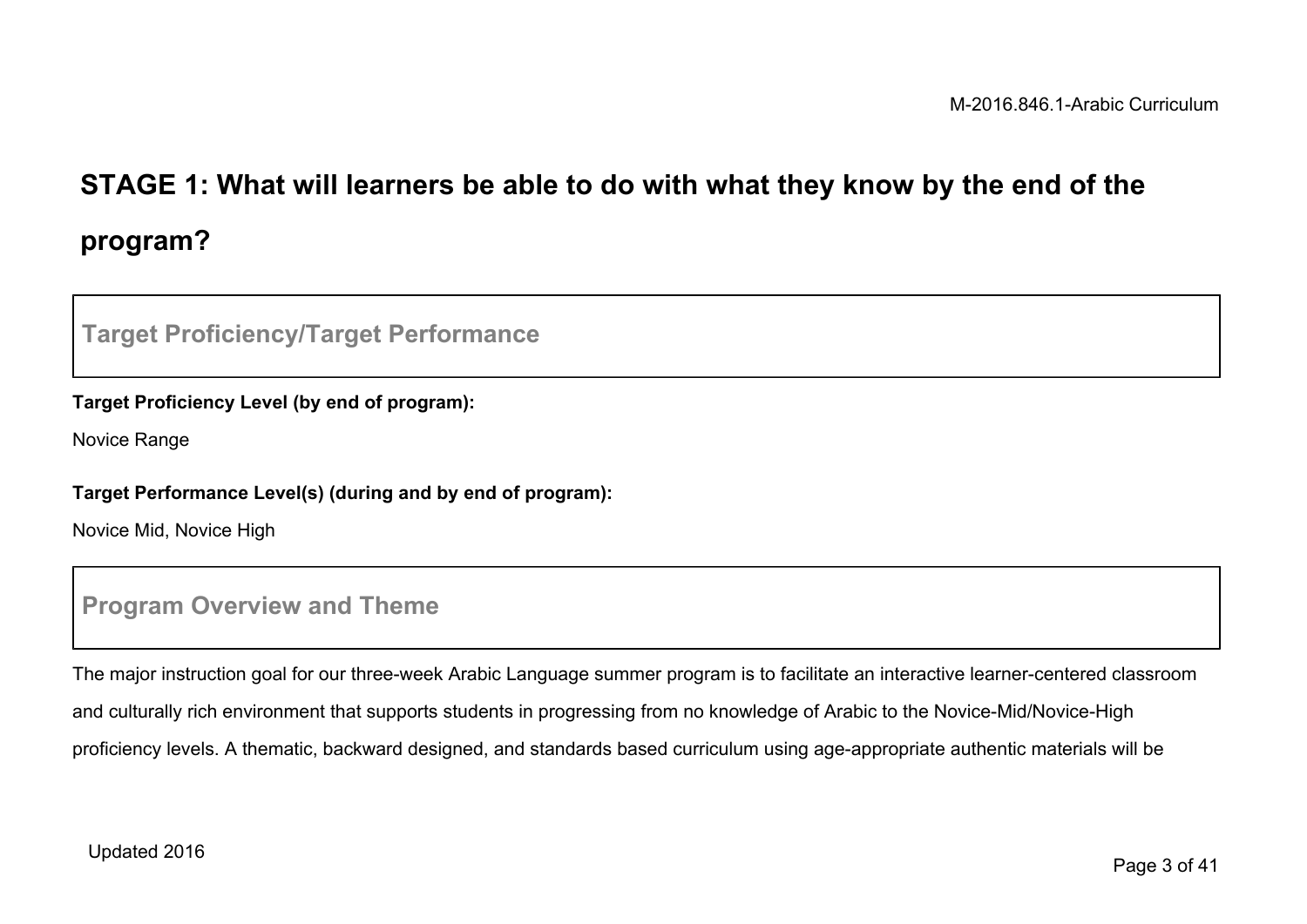implemented in the target language and will integrate culture, content and language. Student progress will be assessed using an integrated performance assessment (summative assessment, such as end of the program performance) that incorporates continuous feedback at each stage of the program through formative assessments, such as white boards, handouts, bicycle chain activity and pair and share activities. "Making New Friends" is the major theme of STARTALK@UTEP's curriculum and is accompanied by four sub-themes. At the end of the program, students will communicate with one another in the target language by engaging in a visit from a new friend in their Arabic living room. Engaging in a real-life experience, students will exchange information about themselves, their families, friends and favorite places. For the cultural and comparison component, students will compare experiences in the Arabic living room to their own by wearing traditional dress, serving typical food items and using culturally appropriate behavior (eye contact, conversational mannerisms, and visiting etiquette) while in the Arabic living room. Students will also compare family structure, family members' and friends' social interactions and some highlighted traditions from the Arabic culture to their own culture(s). Students will make connections through their learning by engaging with familiar topics while using the target language. Students will present a poster they created about their favorite place and plan to go there with their friend using words and short sentences to describe the information and pictures on the poster. A sense of community will be fostered through the invitation of guest speakers and presenters to the classroom. Students will also participate in a field trip to engage with the Arabic-speaking community. The first sub-theme of "This is Me" will address meeting and greeting, origin, nationality, likes and dislikes allowing students to introduce themselves in the target language. The sub- theme of "This is My Family" will cover another set of vocabulary and language tools to facilitate students' ability to talk about family members. The sub-theme of "My Friends" will expand the language and grammar set to allow students to introduce their friend(s) and provide information about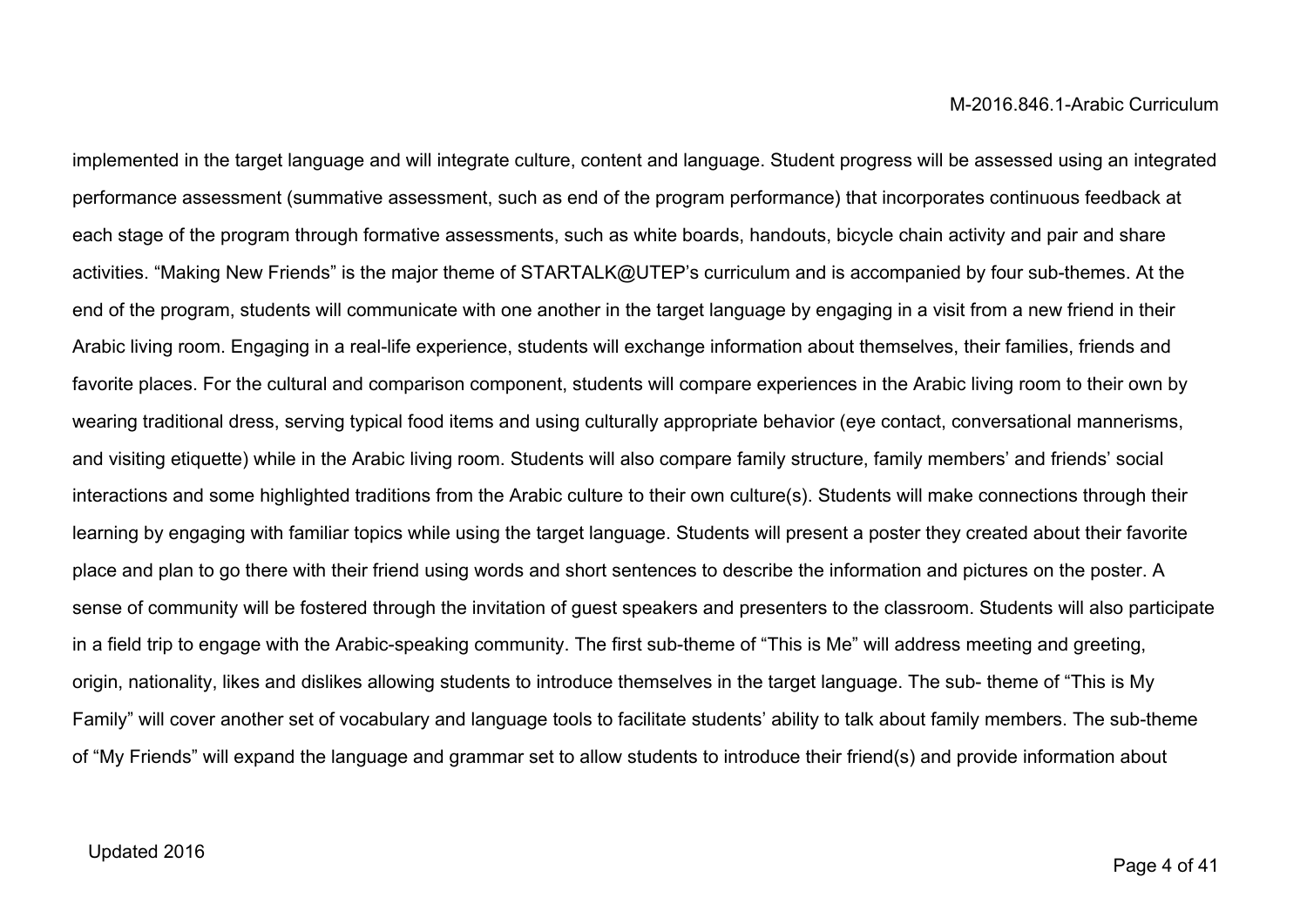them. The last sub-theme "My Favorite Place" will allow students to exchange information about a famous place in the selected Arabic country and plan to take the new friend there. Using the interpersonal mode of learning, students will be able to introduce themselves, and exchange information about their nationality, origin, and likes/dislikes. Under the interpretative mode, students will be able to read name tags, generate information from family pictures. They will also be able to understand gestures and simple media information. Using the presentational mode, students will participate in a poster contest, using the knowledge of the target language to by present information about a place in an Arab country.

## **Learning Goals**

| <b>NCSSFL-ACTFL Global Can-Do Benchmarks</b><br>Be sure to label the mode and proficiency level of each statement.                                                                   | <b>Program Can-Do Statements or</b><br><b>NCSSFL-ACTFL Can-Do Statements</b>                  |  |
|--------------------------------------------------------------------------------------------------------------------------------------------------------------------------------------|-----------------------------------------------------------------------------------------------|--|
| <b>Interpersonal Communication</b>                                                                                                                                                   |                                                                                               |  |
| (Novice Mid: I can communicate on very familiar topics using<br>a variety of words and phrases that I have practiced and<br>memorized. )(Novice High: I can communicate and exchange | 1. I can introduce myself and learn about others by asking and<br>answering simple questions. |  |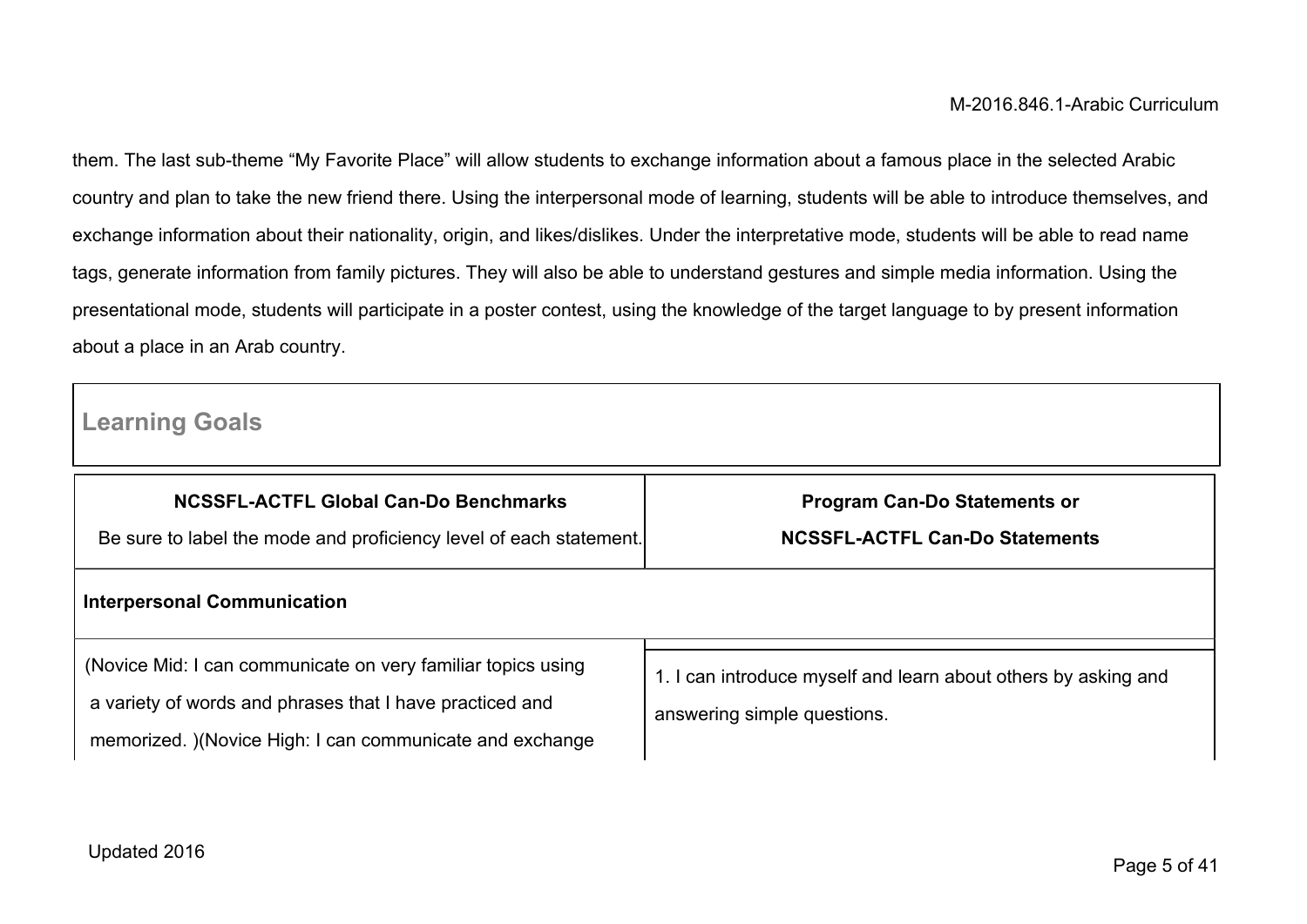| information about familiar topics using phrases and simple         | 2. I can introduce my family members and talk about their ages,                                                             |
|--------------------------------------------------------------------|-----------------------------------------------------------------------------------------------------------------------------|
| sentences, sometimes supported by memorized language. I can        | genders, things they like/dislike, and things they like to do.                                                              |
| usually handle short social interactions in everyday situations by | 3. I can introduce my friends and talk about their ages, genders,                                                           |
| asking and answering simple questions.)                            | nationalities, things they like/dislike, and things they like to do.                                                        |
|                                                                    | 4. I can talk about my favorite place, providing basic information<br>about where it is located and what can be done there. |

### **Interpretive Listening**

| (Novice Mid: I can often understand words, phrases, and simple     | 5. I can understand and recognize all the Arabic letters and     |
|--------------------------------------------------------------------|------------------------------------------------------------------|
| sentences related to everyday life.) (Novice High: I can recognize | numbers when I hear them.                                        |
| pieces of information and sometimes understand the main topic of   |                                                                  |
| what is being said.)                                               | 6. I can understand simple questions or statements about myself. |
|                                                                    | 7. I can understand simple questions or statements about my      |
|                                                                    | family.                                                          |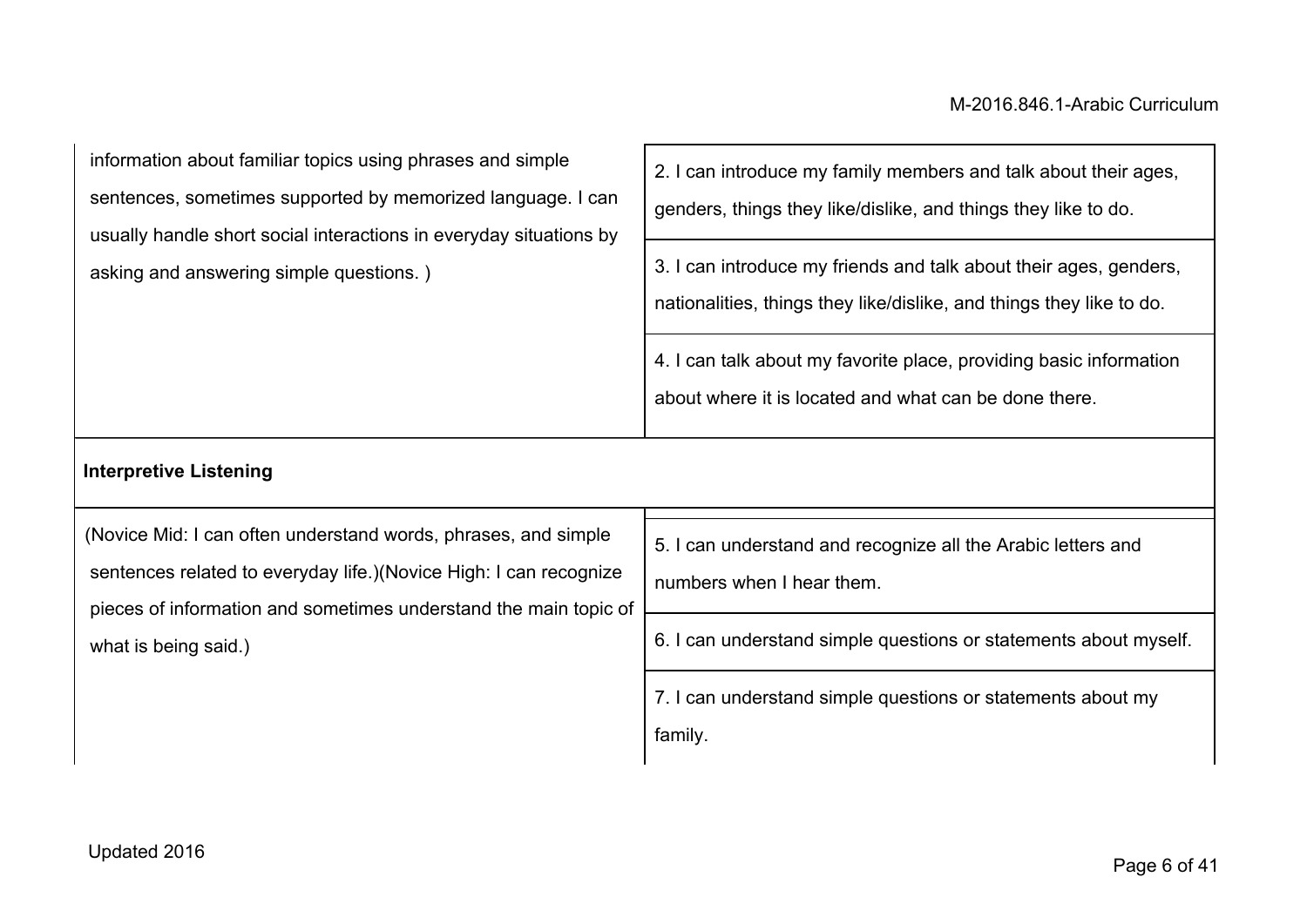| 8. I can understand simple questions or statements about my<br>friends.                                                               |
|---------------------------------------------------------------------------------------------------------------------------------------|
| 9. I can understand simple questions or statements about my<br>favorite place.                                                        |
| 10. I can understand basic information when presented with<br>pictures, signs and objects about myself, my family, and my<br>friends. |
| 11. I can understand basic information when presented with<br>pictures, signs and objects about my favorite place.                    |

# **Interpretive Reading**

| (Novice Mid: I can recognize some letters or characters. I can    | 12. I can understand and recognize most of the Arabic letters (Alif- |
|-------------------------------------------------------------------|----------------------------------------------------------------------|
| understand some learned or memorized words and phrases when       | Yaa) and numbers (0-20) when I see them.                             |
| I read. ) (Novice High: I can understand familiar words, phrases, |                                                                      |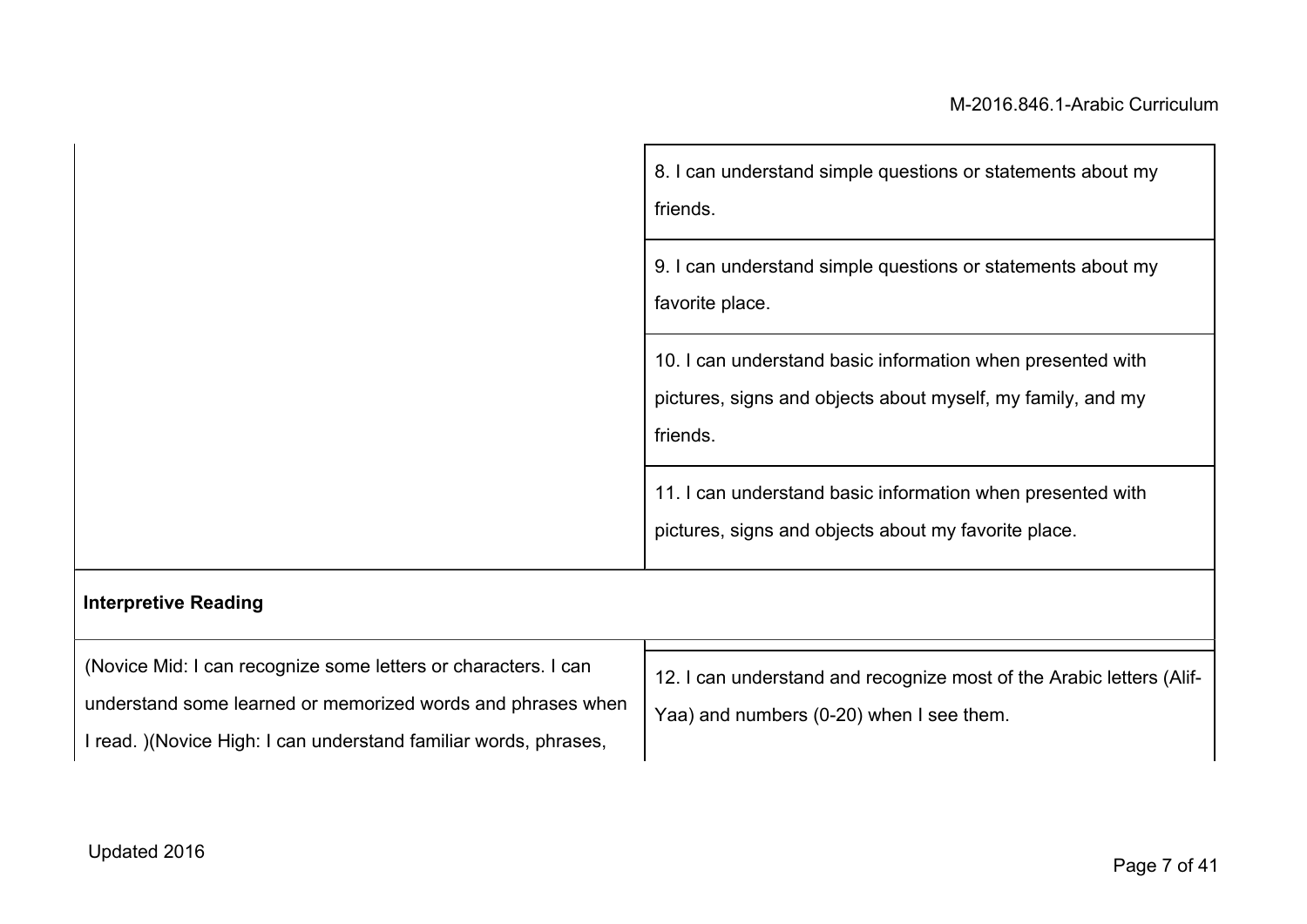| and sentences within short and simple texts related to everyday<br>life. I can sometimes understand the main idea of what I have<br>read.) | 13. I can usually understand short, simple, written sentences<br>about myself.                                                                                                 |  |
|--------------------------------------------------------------------------------------------------------------------------------------------|--------------------------------------------------------------------------------------------------------------------------------------------------------------------------------|--|
|                                                                                                                                            | 14. I can usually understand short, simple, written sentences<br>about my family.                                                                                              |  |
|                                                                                                                                            | 15. I can usually understand short, simple, written sentences<br>about my friends.                                                                                             |  |
|                                                                                                                                            | 16. I can usually understand short, simple written sentences about<br>my favorite place.                                                                                       |  |
|                                                                                                                                            | 17. I can usually understand short, simple, written descriptions<br>about myself, my family, my friends and my favorite place with the<br>help of pictures, signs, or objects. |  |
| <b>Presentational Speaking</b>                                                                                                             |                                                                                                                                                                                |  |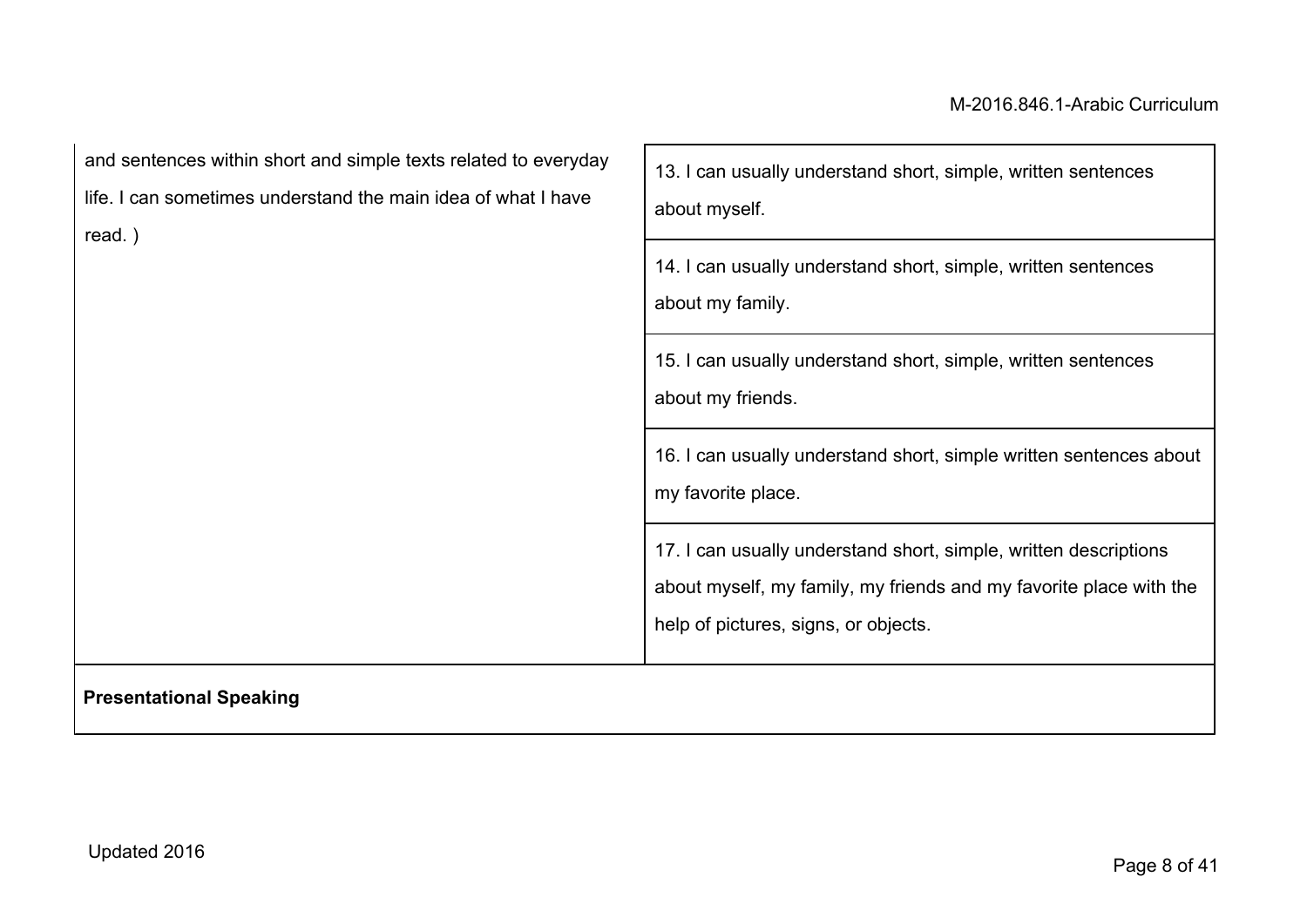| (Novice Mid: I can present information about myself and some      | 18. I can present basic information about myself to the class, such                                                    |
|-------------------------------------------------------------------|------------------------------------------------------------------------------------------------------------------------|
| other very familiar topics using a variety of words, phrases, and | as my name, age, nationality and my likes/dislikes.                                                                    |
| memorized expressions. )(Novice High: I can present basic         |                                                                                                                        |
| information on familiar topics using language I have practiced    | 19. I can present basic information about my family, such as their                                                     |
| using phrases and simple sentences.)                              | names, ages, nationalities, and likes/dislikes.                                                                        |
|                                                                   | 20. I can present basic information about my friends, such as their<br>names, ages, nationalities, and likes/dislikes. |
|                                                                   |                                                                                                                        |
|                                                                   | 21. I can present basic information about my favorite place, such                                                      |
|                                                                   | as where it is located and what can be done there.                                                                     |
| <b>Presentational Writing</b>                                     |                                                                                                                        |
| (Novice Mid: I can write lists and memorized phrases on familiar  | 22 Lean write short sentences (two to three words) providing                                                           |

topics.)(Novice High: I can write short messages and notes on

familiar topics related to everyday life.)

22. I can write short sentences (two to three words) providing basic information about myself.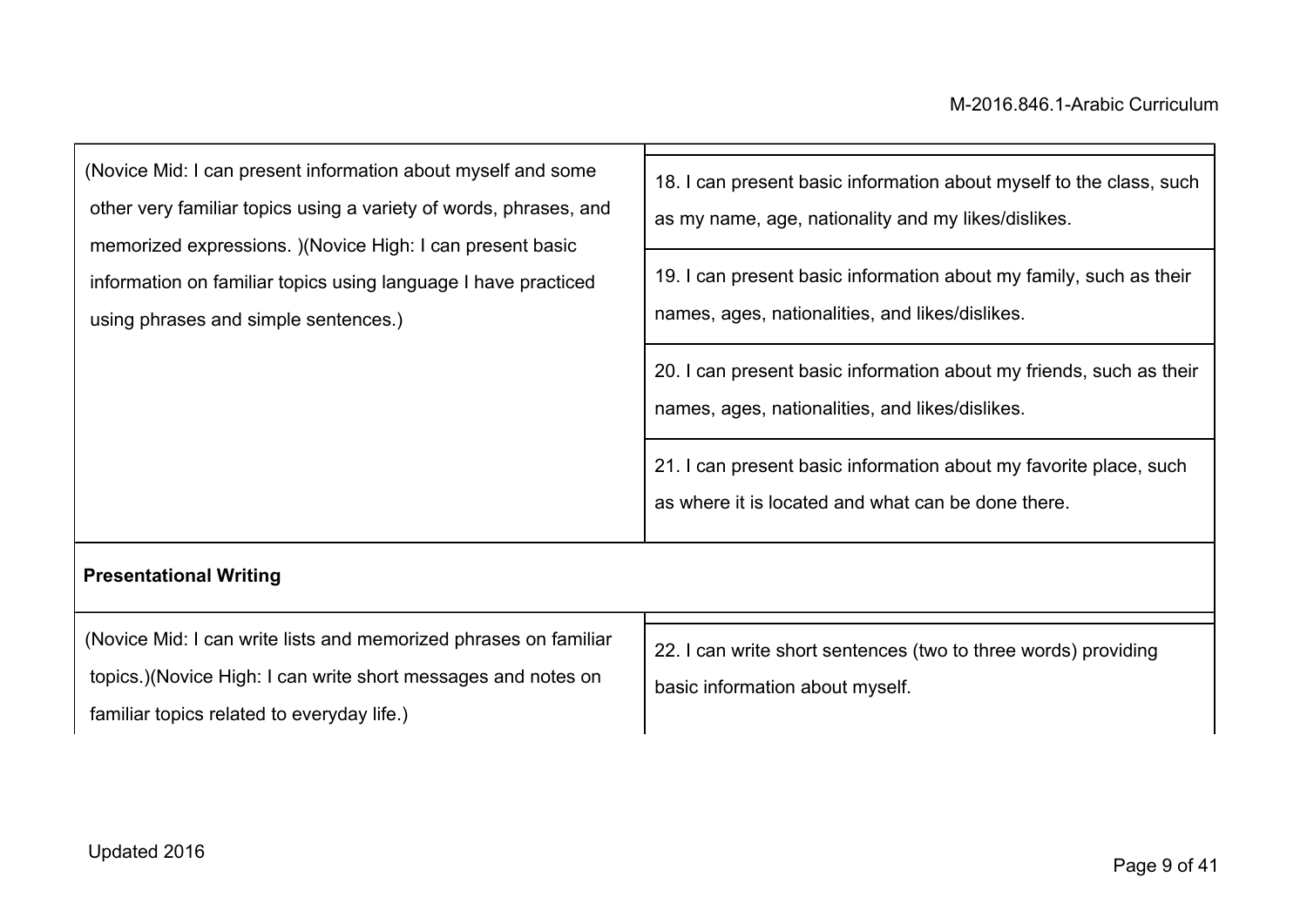| 23. I can write short sentences (two to three words) providing<br>basic information about my family.         |
|--------------------------------------------------------------------------------------------------------------|
| 24. I can write short sentences (two to three words) providing<br>basic information about my friends.        |
| 25. I can write short sentences (two to three words) providing<br>basic information about my favorite place. |
| 26. I can write the Arabic numbers 0-20.                                                                     |
| 27. I can write most of the Arabic alphabet (Alif-Yaa) in their stand-<br>alone and connecting positions.    |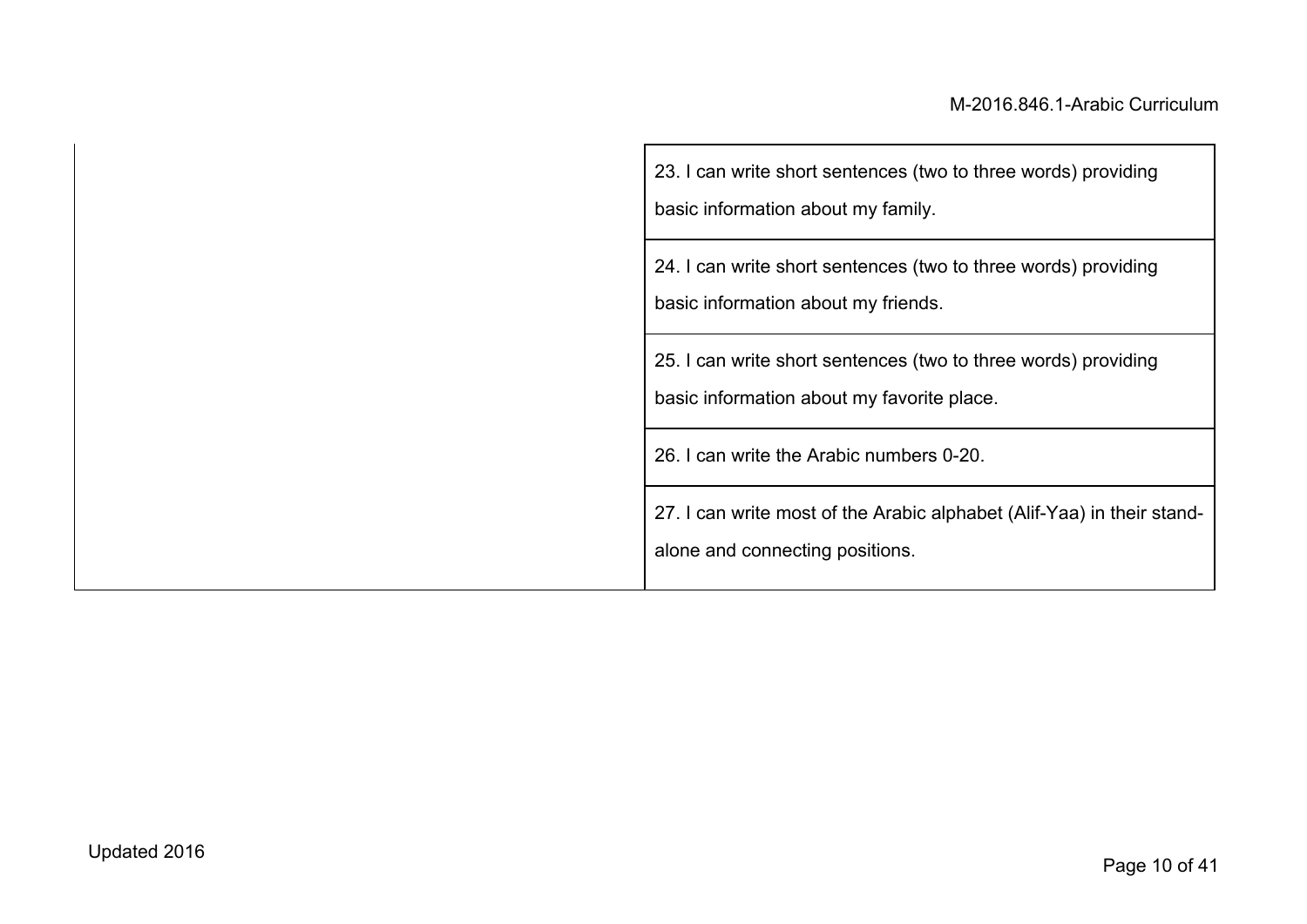# **STAGE 2: How will learners demonstrate what they can do with what they know by the end of the program?**

| <b>Summative Performance Assessment</b>                                                                                       |                                                                                                                                               |                                                                                                                                                                                                                             |  |
|-------------------------------------------------------------------------------------------------------------------------------|-----------------------------------------------------------------------------------------------------------------------------------------------|-----------------------------------------------------------------------------------------------------------------------------------------------------------------------------------------------------------------------------|--|
| <b>INTERPRETIVE TASK</b>                                                                                                      | <b>INTERPERSONAL TASK</b>                                                                                                                     | <b>PRESENTATIONAL TASK</b>                                                                                                                                                                                                  |  |
| Learners understand, interpret,<br>and analyze what is heard, read,<br>or viewed on a variety of topics.                      | Learners interact and negotiate<br>meaning in spoken, or written<br>conversations to share information.<br>reactions, feelings, and opinions. | Learners present information, concepts,<br>and ideas to inform, explain, persuade,<br>and narrate on a variety of topics using<br>appropriate media and adapting to various<br>audiences of listeners, readers, or viewers. |  |
| In this task, students will be divided into<br>two groups. Each group will be provided<br>a different scrapbook that includes | In this task, the two divided class groups<br>will interact with one another. Students<br>from the two groups will discuss the                | In this task, students will create their<br>own scrapbook that includes information<br>about themselves, their families and                                                                                                 |  |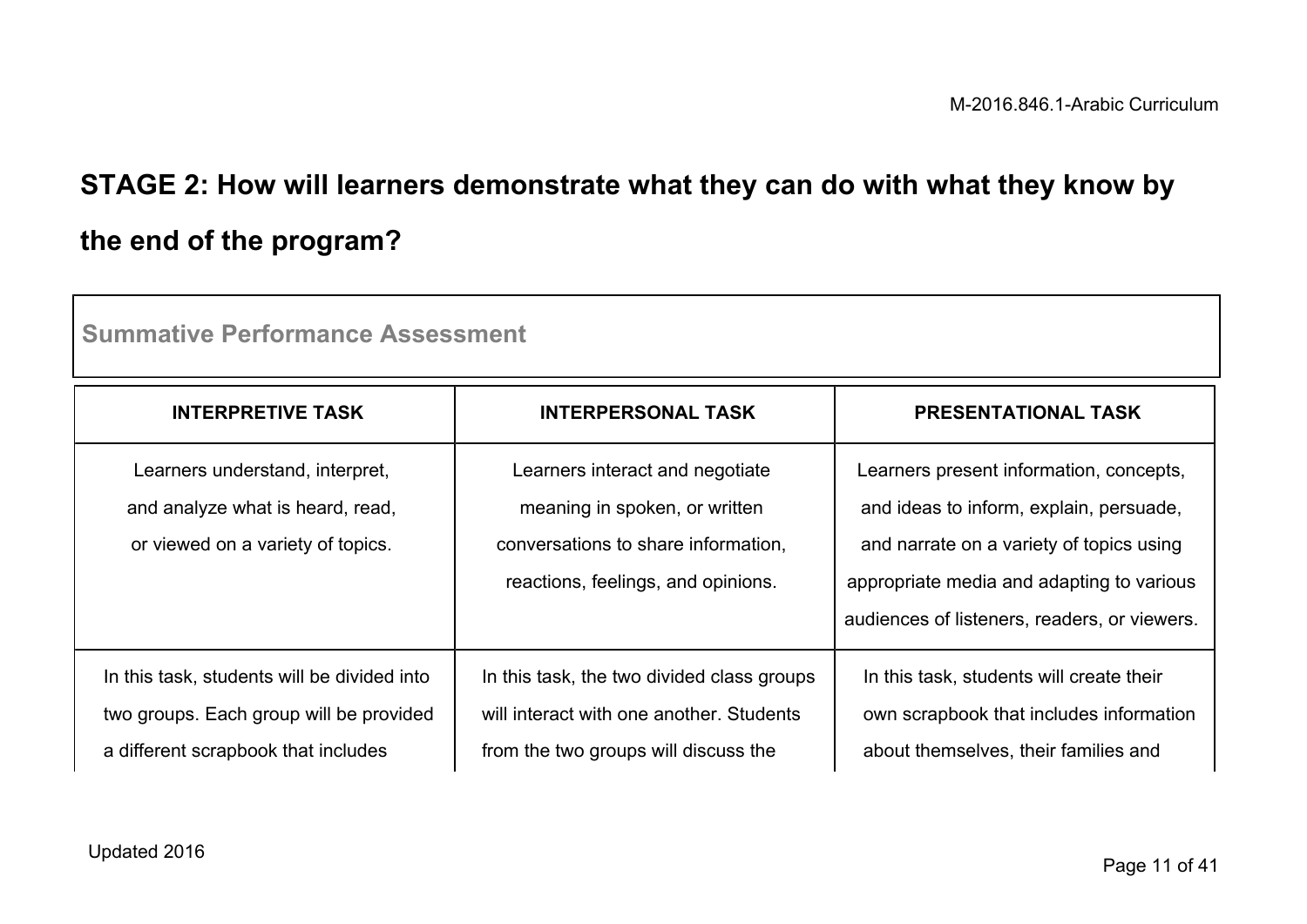pictures, words and short sentences about a made up person from an Arab country (Ali or Leila). The scrapbooks will tell the story of that person, his/her family and friends and his/her favorite place to visit in an Arab country. The teacher will read the scrapbook to the students at first. Then, in their groups, students will use various handouts to document information they find in the scrapbook. The handouts will include matching, word selection, and fill-in-theblank exercises that require the students to listen to and read the material in order to interpret meanings. Students will then complete the final task of creating a mini-poster using the information found

information they discovered from the scrapbook that they have included in their mini-posters. Using a simple interview handout sheet, students will interview and talk with one another about the information they included on their mini-posters. They will ask and answer simple questions, making comparisons between the two different scrapbooks. The groups will then merge to participate in final activity where they compare and contrast the two mini-posters in a Venn diagram. The Venn diagram will also allow students to make comparisons between the lives of teenagers in Arab

friends, and their favorite place to visit in an Arab country of their choice. Students will use their scrapbooks to share their information in the Arabic living room. Students will also create a poster that highlights information about their favorite place to visit in an Arab country. Students will present these posters to the class. Students will write 5-6 short, two to three word sentences in their scrapbooks and on their posters to describe the pictures they have included. The sentences will be mostly correct and legible when read by the teacher and other students. Students will present orally by reading the short sentences they wrote in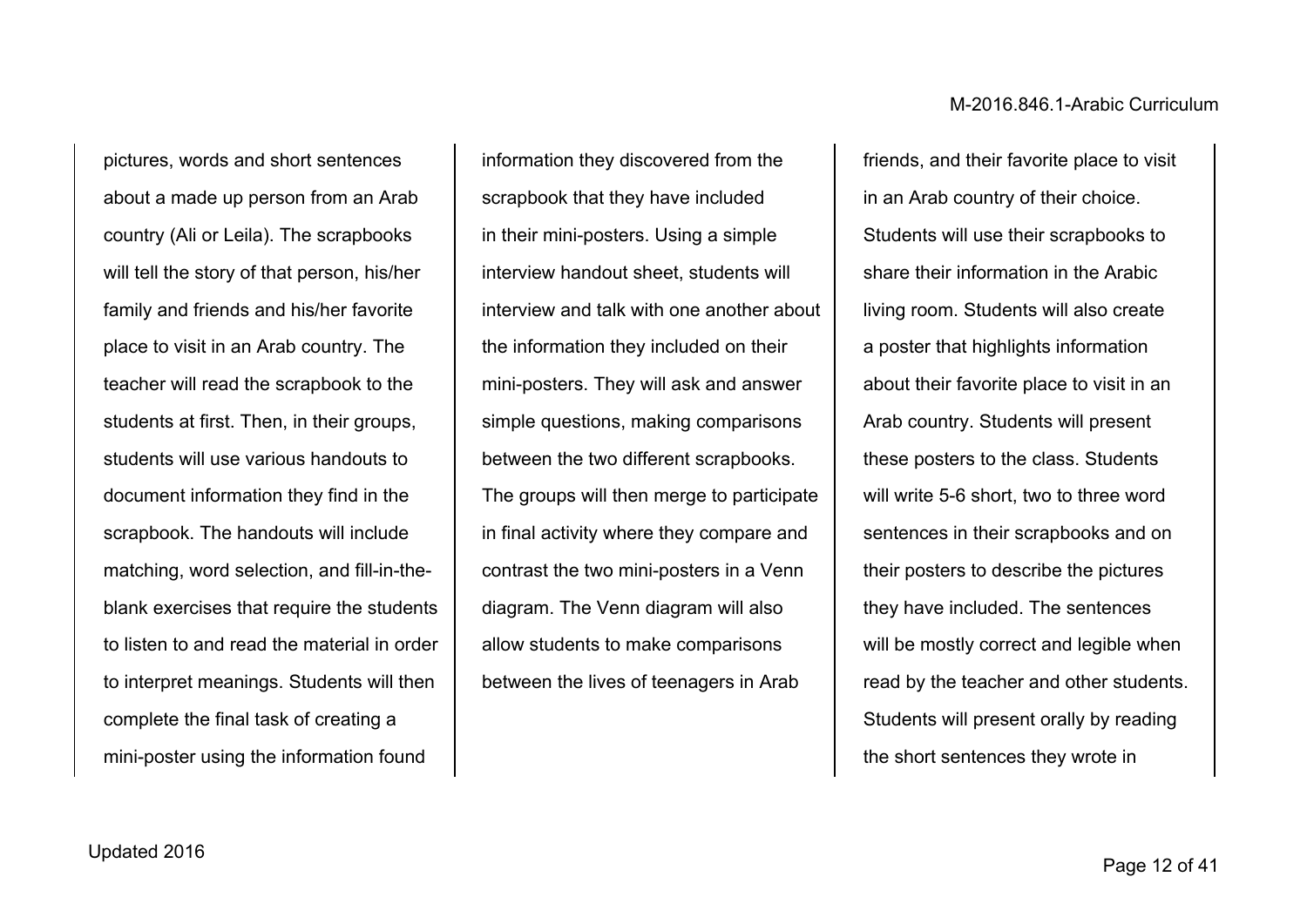in the scrapbook. Their group's miniposter will mimic the poster they will create to talk about themselves and their favorite places. For example, Group A will have received Ali's scrapbook. Individually and as a group, they will have read the information in the scrapbook and interpreted it through the use of the supporting handout activities. Then, Group A will work on their mini-poster, using the information from Ali's scrapbook. They will draw or cut and paste pictures and write down the appropriate words and sentences from the scrapbook on their posters. This

countries and the lives of teenagers in the United States.

M-2016.846.1-Arabic Curriculum

their scrapbooks and on their posters. Students' reading will be mostly correct and usually understandable to those who are listening.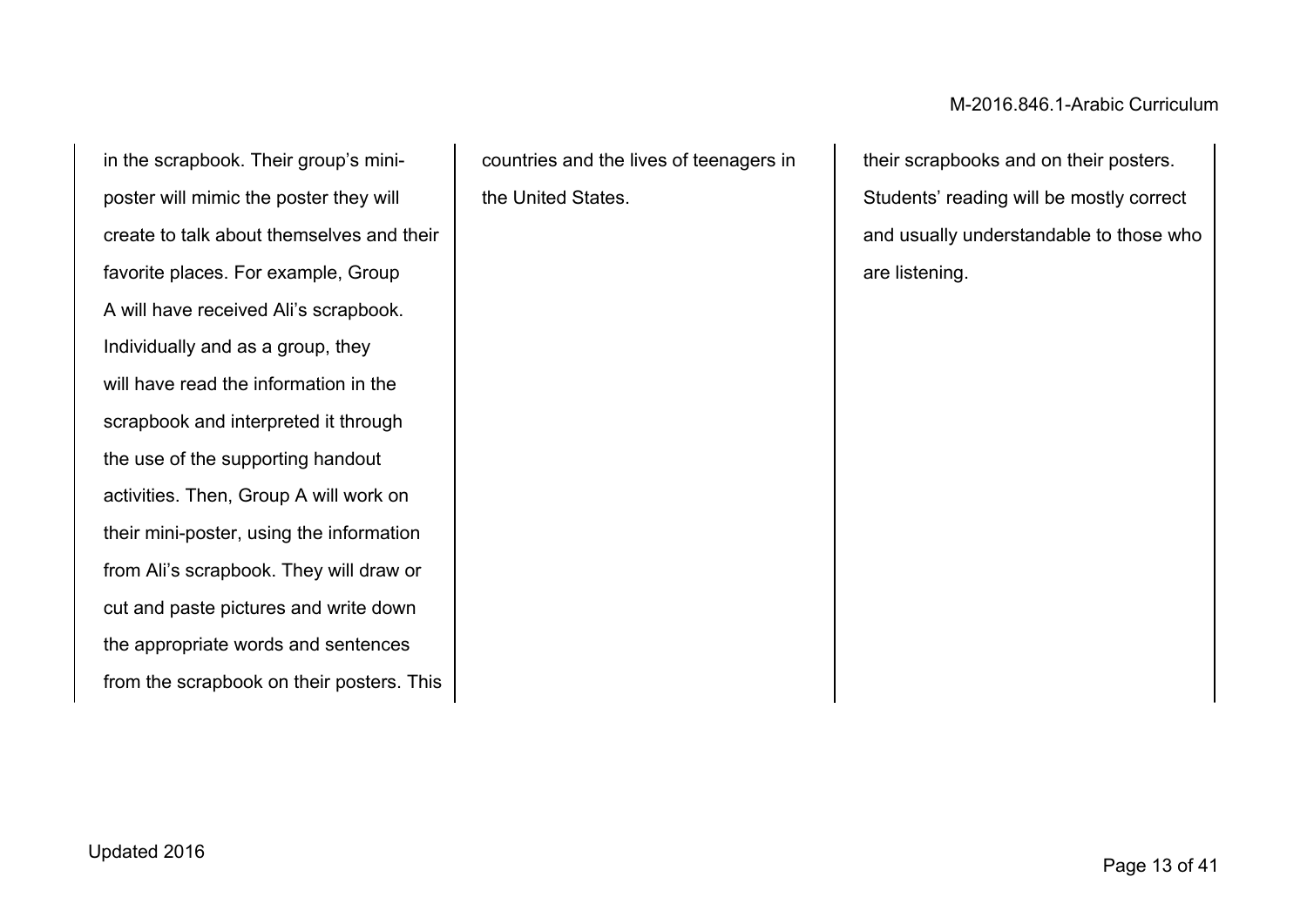| mini-poster will be helpful to them in the |  |
|--------------------------------------------|--|
| interpersonal task.                        |  |
|                                            |  |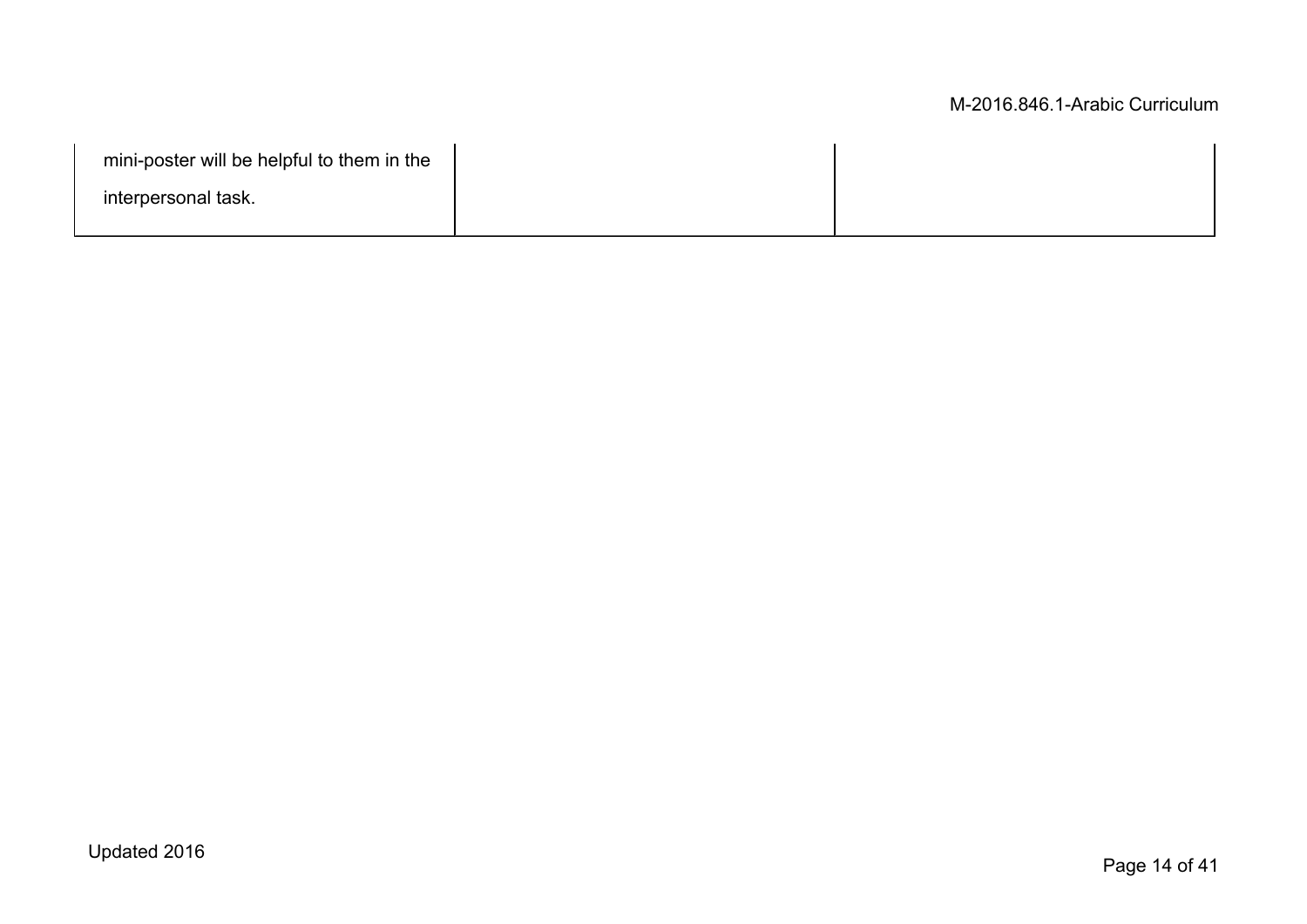# **STAGE 3: What will prepare learners to demonstrate what they can do with what they know?**

|     | <b>Learning Experiences</b>        |                                      |                                        |
|-----|------------------------------------|--------------------------------------|----------------------------------------|
| No. | <b>Program Can-Do</b>              | Language, Culture, Content           | <b>Major Learning</b>                  |
|     | <b>Statements NCSSFL-</b>          | Learners need to use List the        | <b>Experiences &amp; Evidence</b>      |
|     | <b>ACTFL Can-Do Statements</b>     | language chunks, vocabulary,         | Learners will experience &             |
|     | Learners canThese Can-Dos are      | grammatical structures, cultural     | demonstrateDescribe the key learning   |
|     | from Stage 1 Learning Targets.     | knowledge, and content information   | tasks/activities/formative assessments |
|     |                                    | that learners need to accomplish the | that allow learners to demonstrate     |
|     |                                    | stated Can-Dos listed in column 1.   | that they can meet the stated Can-Do.  |
|     | <b>Interpersonal Communication</b> |                                      |                                        |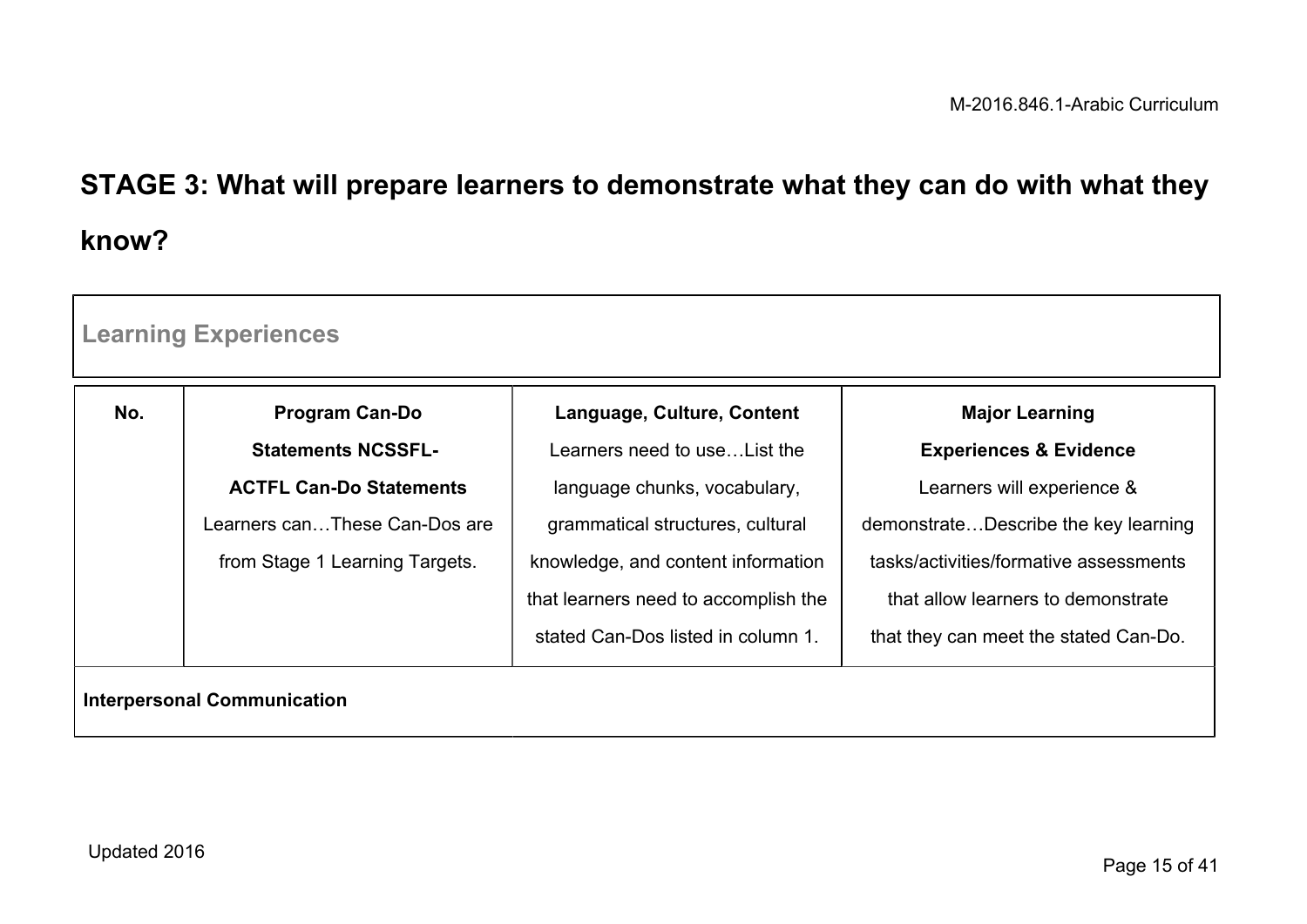| 1              | I can introduce myself and learn    | Hello What is your name? My name                                  | Instructor will organize students into    |
|----------------|-------------------------------------|-------------------------------------------------------------------|-------------------------------------------|
|                | about others by asking and          | is Nice to meet you. How are                                      | small groups of two or three. Students    |
|                | answering simple questions.         | you? I am fine / sick / tired / hungry                            | will engage in conversations with one     |
|                |                                     | How old are you? I am years                                       | another using the scrapbooks they         |
|                |                                     | old. Where are you from? I am                                     | created about themselves. Scaffolding     |
|                |                                     | from I like / I do not like I am a                                | activities, such as interview grids and   |
|                |                                     | مرحباً / أهلاً ما إسمُكَ؟ / ما إسمُكِ؟ إسمى .student              | pictures drawn by students will all be    |
|                |                                     | تشرفنا كيفَ حالُكَ؟ / كيفَ حالُكِ؟ أنا جيد / أنا جيدة أنا         | incorporated into their scrapbooks to aid |
|                |                                     | مريض / أنا مريضة أنا تعبان / أنا تعبانة أنا جوعان / أنا           | the conversations.                        |
|                |                                     | جوعانة كم عمرَك؟ / كم عمرك؟ عمري مِن أين أنت <sup>م</sup> ؟ / مِن |                                           |
|                |                                     | أين أنةٍ؟ أنا مِن أحب / لا أُحب ماذا تعمل؟ / ماذا تعملين؟ أنا     |                                           |
|                |                                     | طالب / أنا طالبة                                                  |                                           |
|                |                                     |                                                                   |                                           |
| $\overline{2}$ | I can introduce my family members   | This is my mother / father / sister /                             | Instructor will provide students with     |
|                | and talk about their ages, genders, | brother. My mother's / father's /                                 | various pictures of different famous      |
|                |                                     | sister's / brother's name is I have                               | families (cartoon families or celebrity   |
|                |                                     |                                                                   |                                           |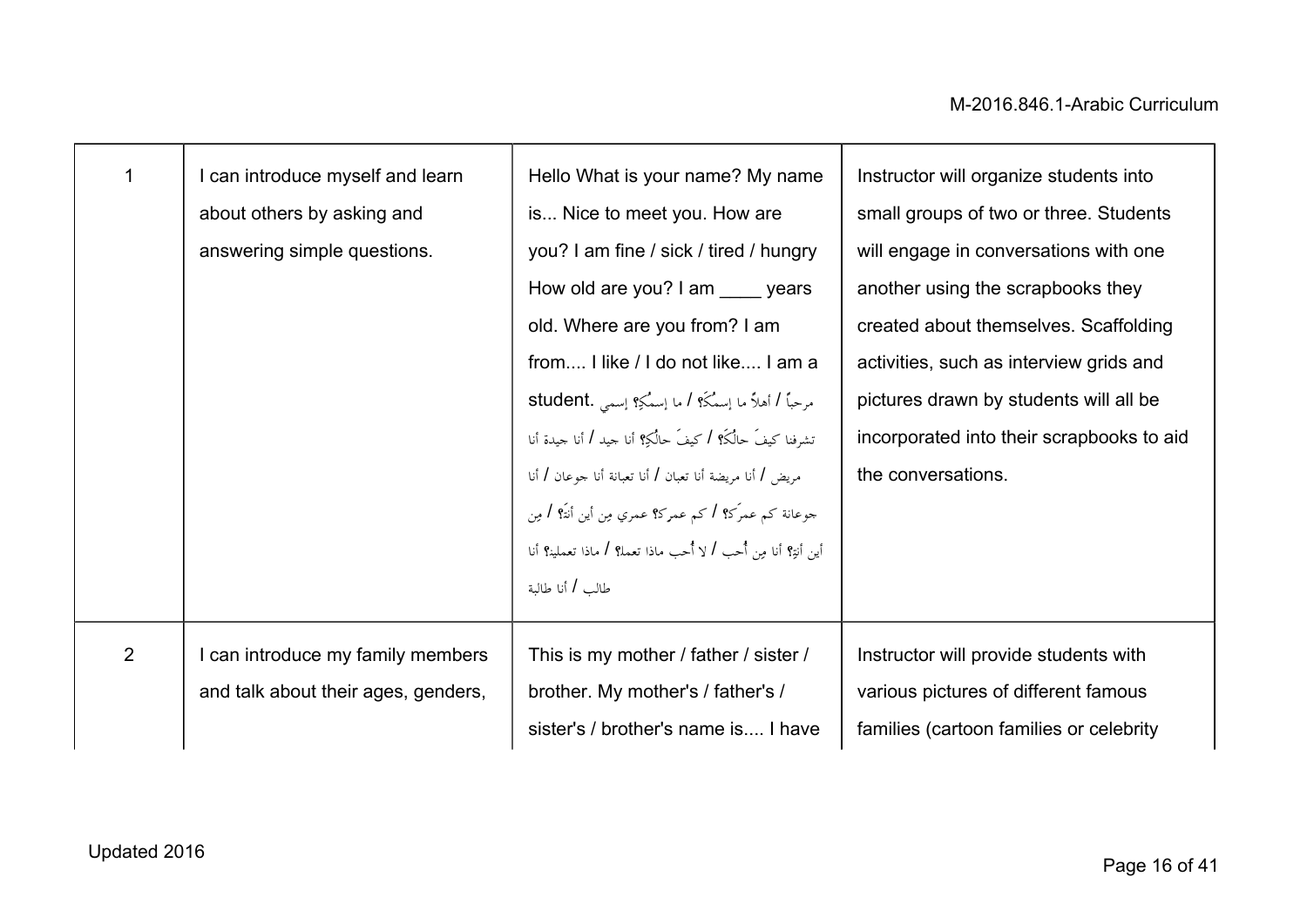|                | things they like/dislike, and things     | siblings. My sister/brother is                         | families). Each student will pretend the      |
|----------------|------------------------------------------|--------------------------------------------------------|-----------------------------------------------|
|                | they like to do.                         | years old. My mother works /                           | family in the picture they receive is their   |
|                |                                          | doesn't work. My father works /                        | own and will talk with other students,        |
|                |                                          | doesn't work. My mother / father /                     | providing information about the family.       |
|                |                                          | sister / brother likes / does not like                 | Later, students will draw or provide          |
|                |                                          | My family. My family is big / small.                   | pictures of their actual families for their   |
|                |                                          | هذه أمي هذا أبي هذه أختى هذا أخي إسمها / إسمه عندي     | scrapbooks, or, if they wish, they may        |
|                |                                          | أخوة عمرها / عمره أمي لا تعمل / أمي تعمل أبي لا يعمل / | continue to use the images of the famous      |
|                |                                          | أبي يعمل هي لا تحب l هي تحب هو لا يحب l هو يحب         | family for their scrapbooks.                  |
|                |                                          | عائلتي عائلتي صغيرة / عائلتي كبيرة                     |                                               |
| $\mathfrak{Z}$ | I can introduce my friends and           | This is my friend. Her/his name                        | Students will draw a picture of their         |
|                | talk about their ages, genders,          | is She/he is <u>years</u> old. She/                    | friend. In a turn-and-talk activity, students |
|                | nationalities, things they like/dislike, | he likes She/he does not like I                        | will exchange information about their         |
|                | and things they like to do.              | have ___ friends. مذه صديقتى . have ____ friends       | friend with other students. This picture      |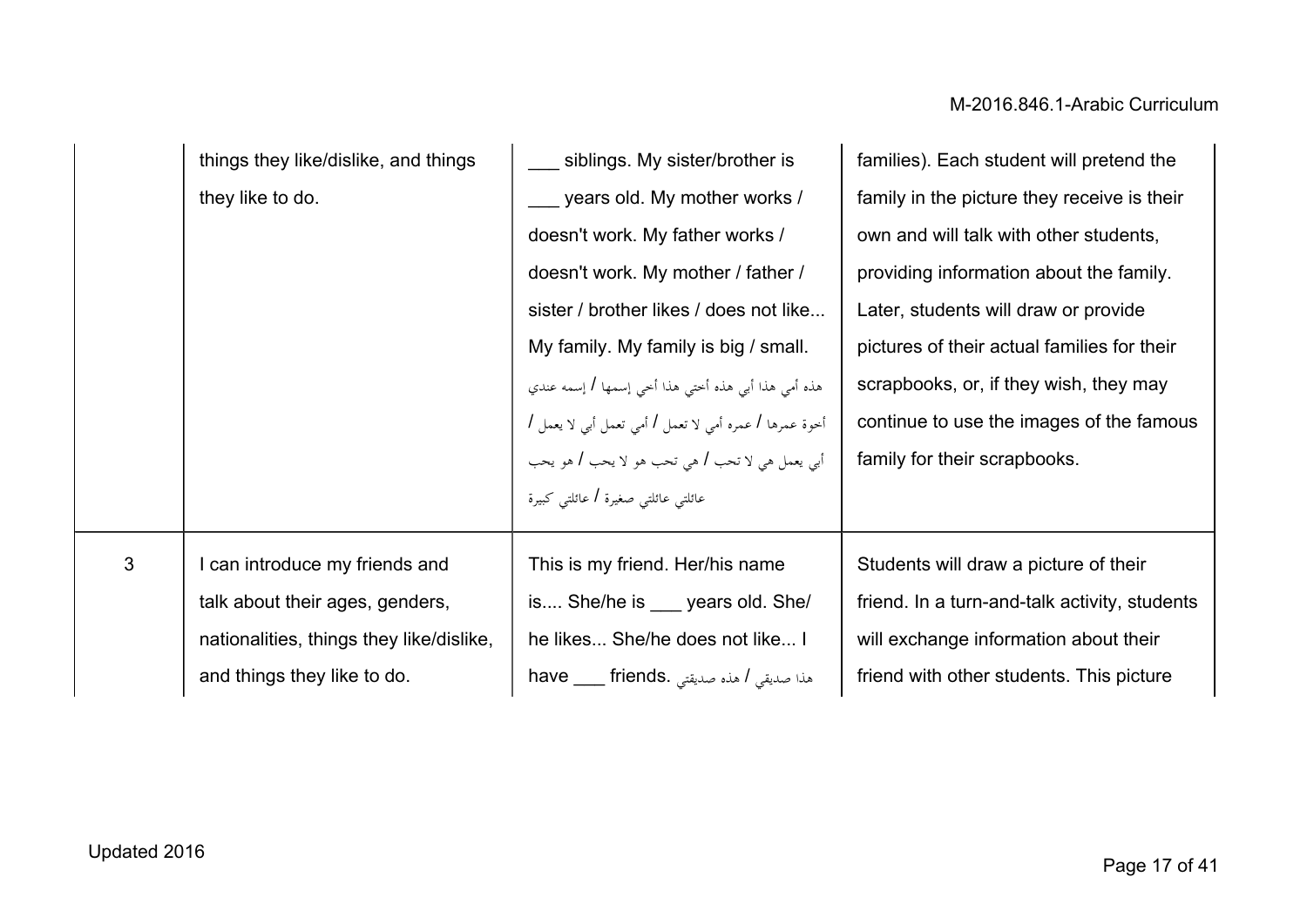|                               |                                                                                                                              | إسمها / إسمه عمرها / عمره هي لا تحب / هي تحب هو<br>لا يحب / هو يحب عندي أصدقاء                                                                                                                                                                                                                                                                                    | will be incorporated into the student's                                                                                                                                                                                                               |
|-------------------------------|------------------------------------------------------------------------------------------------------------------------------|-------------------------------------------------------------------------------------------------------------------------------------------------------------------------------------------------------------------------------------------------------------------------------------------------------------------------------------------------------------------|-------------------------------------------------------------------------------------------------------------------------------------------------------------------------------------------------------------------------------------------------------|
|                               |                                                                                                                              |                                                                                                                                                                                                                                                                                                                                                                   | final scrapbook.                                                                                                                                                                                                                                      |
| 4                             | can talk about my favorite place,<br>providing basic information about<br>where it is located and what can be<br>done there. | This is my favorite place. It's name<br>is This place is located in This<br>place is big/small/beautiful. This<br>place is near/far. You can eat/<br>see/pray there. It is best in spring/<br>summer/fall/winter. هذا مكانى المفضل<br>إسمها / إسمه هو قي هذا المكان كبير صغير حلو هذا<br>المكان قريب بعيد نصلي / نرى / نأكل أفضل في الربيع<br>الصيف الخريف الشتاء | Students will select their favorite place in<br>an Arabic country out of a set of options<br>provided by the instructor. In groups,<br>students will talk about their selected<br>favorite place, sharing pictures they<br>found of the place online. |
| <b>Interpretive Listening</b> |                                                                                                                              |                                                                                                                                                                                                                                                                                                                                                                   |                                                                                                                                                                                                                                                       |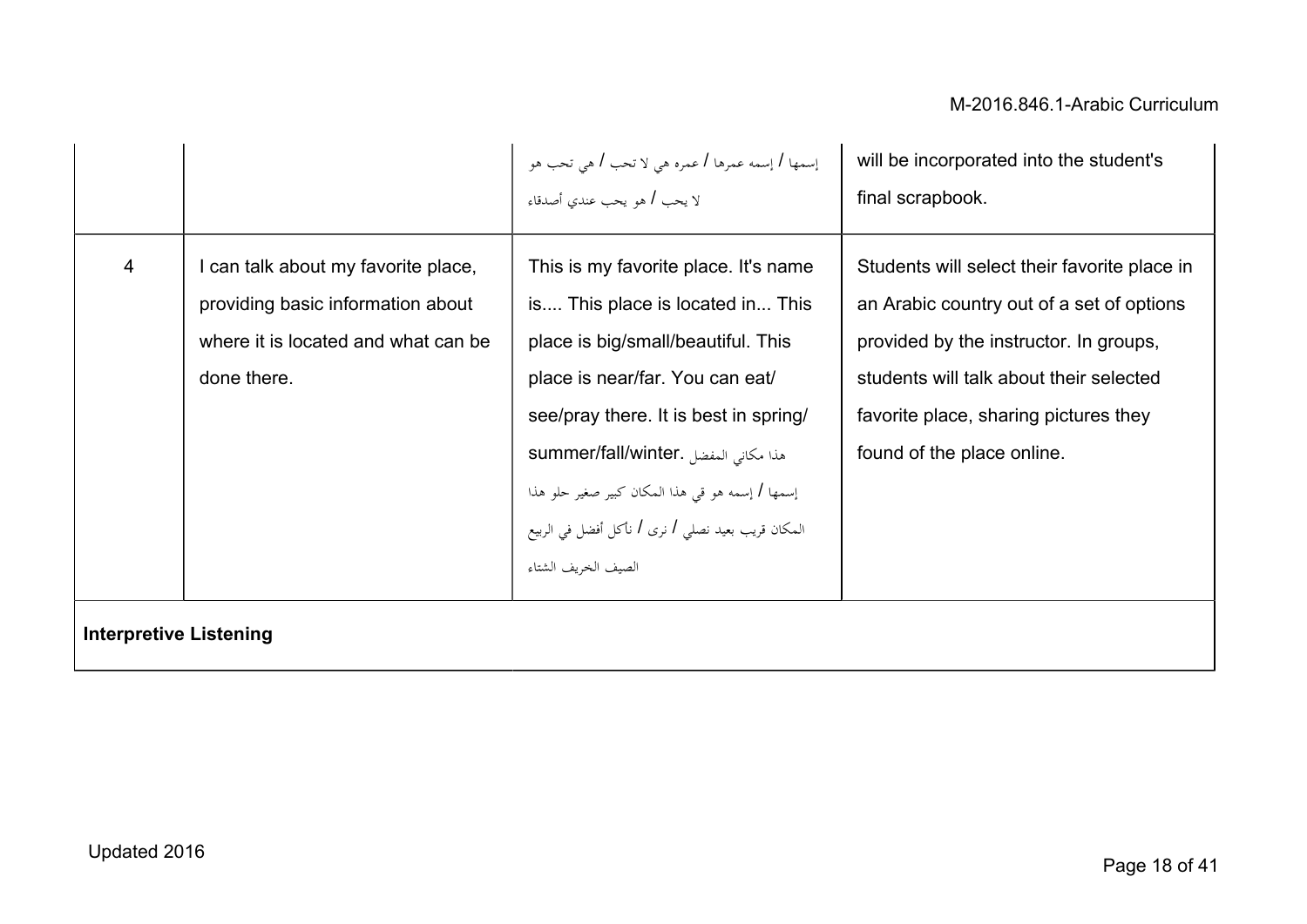| $5\phantom{.0}$ | I can understand and recognize     | Letters Alif-Yaa Numbers 0-20 | Students will listen to audio of Arabic     |
|-----------------|------------------------------------|-------------------------------|---------------------------------------------|
|                 | all the Arabic letters and numbers |                               | letter and number songs. They will mark     |
|                 | when I hear them.                  |                               | comprehension on various handouts.          |
|                 |                                    |                               | Students will play listening games          |
|                 |                                    |                               | to test their comprehension. Games          |
|                 |                                    |                               | include: Bingo: Students will listen to the |
|                 |                                    |                               | instructor call out letters and numbers,    |
|                 |                                    |                               | then mark their bingo cards when they       |
|                 |                                    |                               | hear one that matches a spot on the         |
|                 |                                    |                               | card. Raqmy wa Raqmak: Teacher will         |
|                 |                                    |                               | hand out sticky labels to students with     |
|                 |                                    |                               | random Arabic numbers from 0-20 on          |
|                 |                                    |                               | them. Students will place the numbers       |
|                 |                                    |                               | on themselves, where they can be            |
|                 |                                    |                               | seen clearly. Students sit in a circle on   |
|                 |                                    |                               | the floor, cross-legged. To begin with,     |
|                 |                                    |                               |                                             |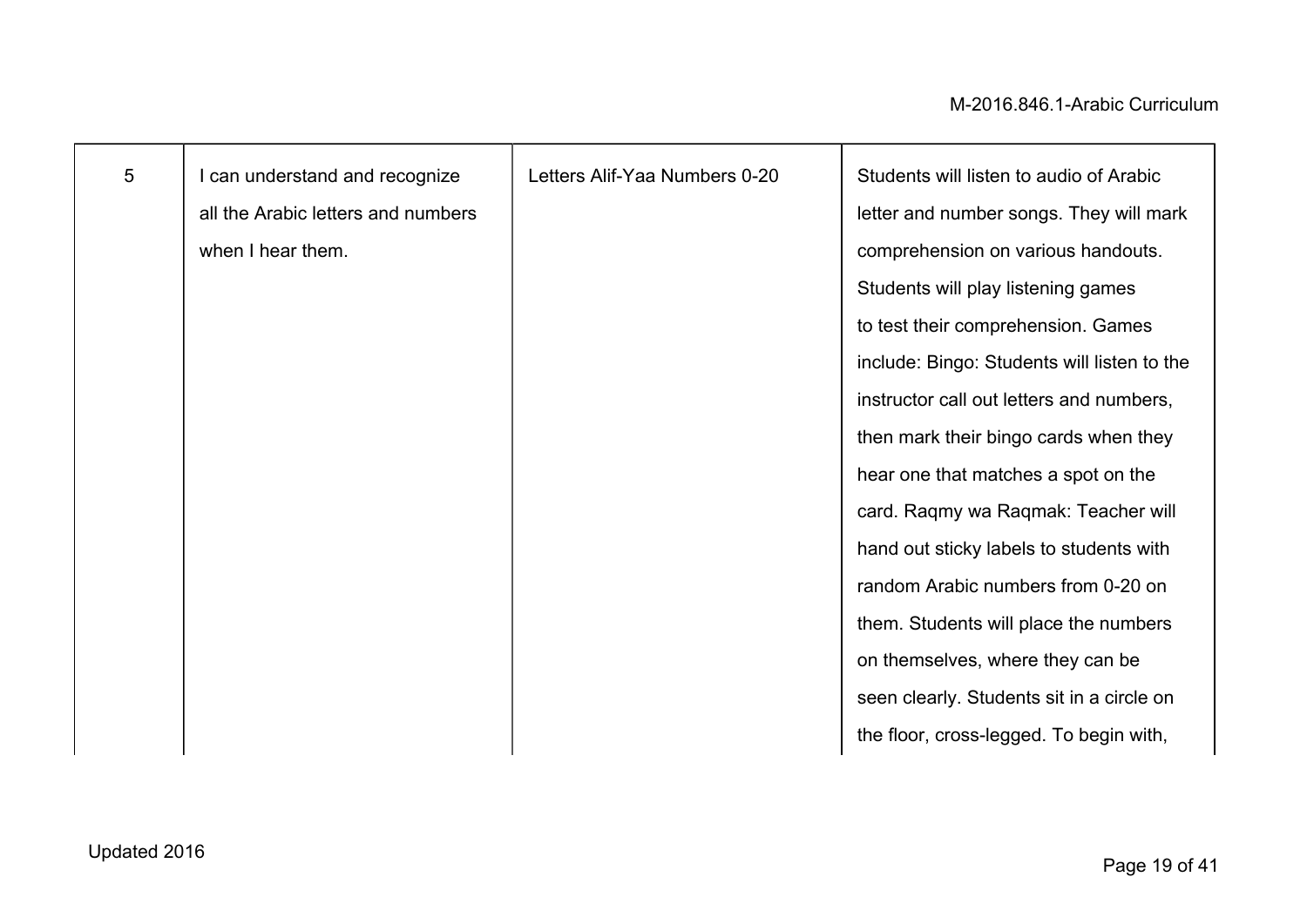|   |                                                                |                                                                                                                                                                                                                                          | teacher will do a quick check and call out<br>of the numbers on the student's labels.<br>Then the game will begin. Students will<br>take turns saying their number twice (ex:<br>wahad wahad) then calling out someone<br>else's number (ex: wahad wahad, tneyn<br>tneyn). Whoever's number is called<br>out must repeat their own number and<br>someone else's (ex: tneyn tneyn, sifr<br>sifr). |
|---|----------------------------------------------------------------|------------------------------------------------------------------------------------------------------------------------------------------------------------------------------------------------------------------------------------------|--------------------------------------------------------------------------------------------------------------------------------------------------------------------------------------------------------------------------------------------------------------------------------------------------------------------------------------------------------------------------------------------------|
| 6 | can understand simple questions<br>or statements about myself. | What is your name? How are you?<br>How old are you? Where are you<br>ما إِسْتُكَ؟ / ما from? What do you do? له ا<br>إسمُكِ؟ كيفَ حالُكَ؟ / كيفَ حالُكِ؟ كم عمرَك؟ / كم<br>عمرك؟ مِن أين أنتَ؟ / مِن أين أنةِ؟ ماذا تعمل؟ / ماذا تعملين؟ | Students will watch a video of a person<br>interviewing someone else. They will<br>be given an interview grid handout to<br>fill out information they hear. Students<br>will use a similar interview grid to help<br>them fill information in their scrapbooks.                                                                                                                                  |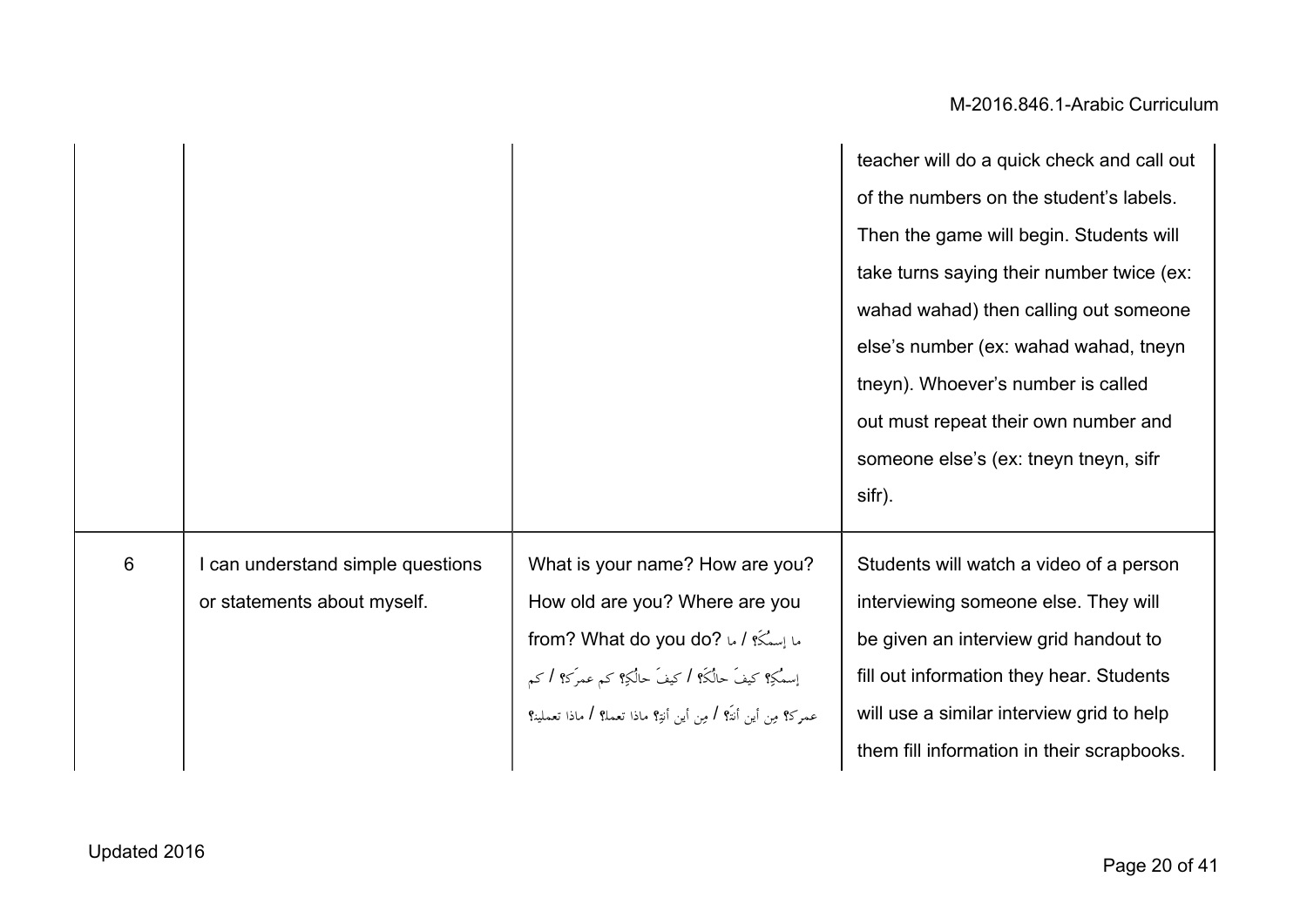|                |                                                                     |                                                                                                                                                                                                                                                                                                                    | The teacher will read the questions out<br>loud and the students will fill in their<br>responses to show their comprehension.                                                                                                                                                                                                                                                            |
|----------------|---------------------------------------------------------------------|--------------------------------------------------------------------------------------------------------------------------------------------------------------------------------------------------------------------------------------------------------------------------------------------------------------------|------------------------------------------------------------------------------------------------------------------------------------------------------------------------------------------------------------------------------------------------------------------------------------------------------------------------------------------------------------------------------------------|
| $\overline{7}$ | I can understand simple questions<br>or statements about my family. | Is your family big/small? How many<br>siblings do you have? What is your<br>mother's/father's /sister's/brother's<br>name? What does your mother /<br>عائلتَك كبيرة؟ صغيرة؟ / عائلتِك كبيرة؟ ?father do<br>صغيرة؟ كم أخوة عندُكَ؟ / كم أخوة عندُكِ؟ ما إسم أمك<br>أبوك أختك أخوك؟ ماذا يعمل أبوك؟ / ماذا تعمل أمك؟ | Students will create a family tree for<br>their scrapbooks (using either their<br>actual family or their selected famous<br>family). In groups, students will listen to<br>questions about their family and write the<br>answers next to the corresponding family<br>member's image on the family tree. This<br>family tree drawing will be incorporated<br>into their final scrapbooks. |
| 8              | can understand simple questions<br>or statements about my friends.  | How many friends do you have?<br>What is his/her name? How old is<br>she/he? Where is she/he from?                                                                                                                                                                                                                 | In the Arabic living room, students (in<br>groups of 2-3) will role-play meeting a<br>new friend for the first time. They will                                                                                                                                                                                                                                                           |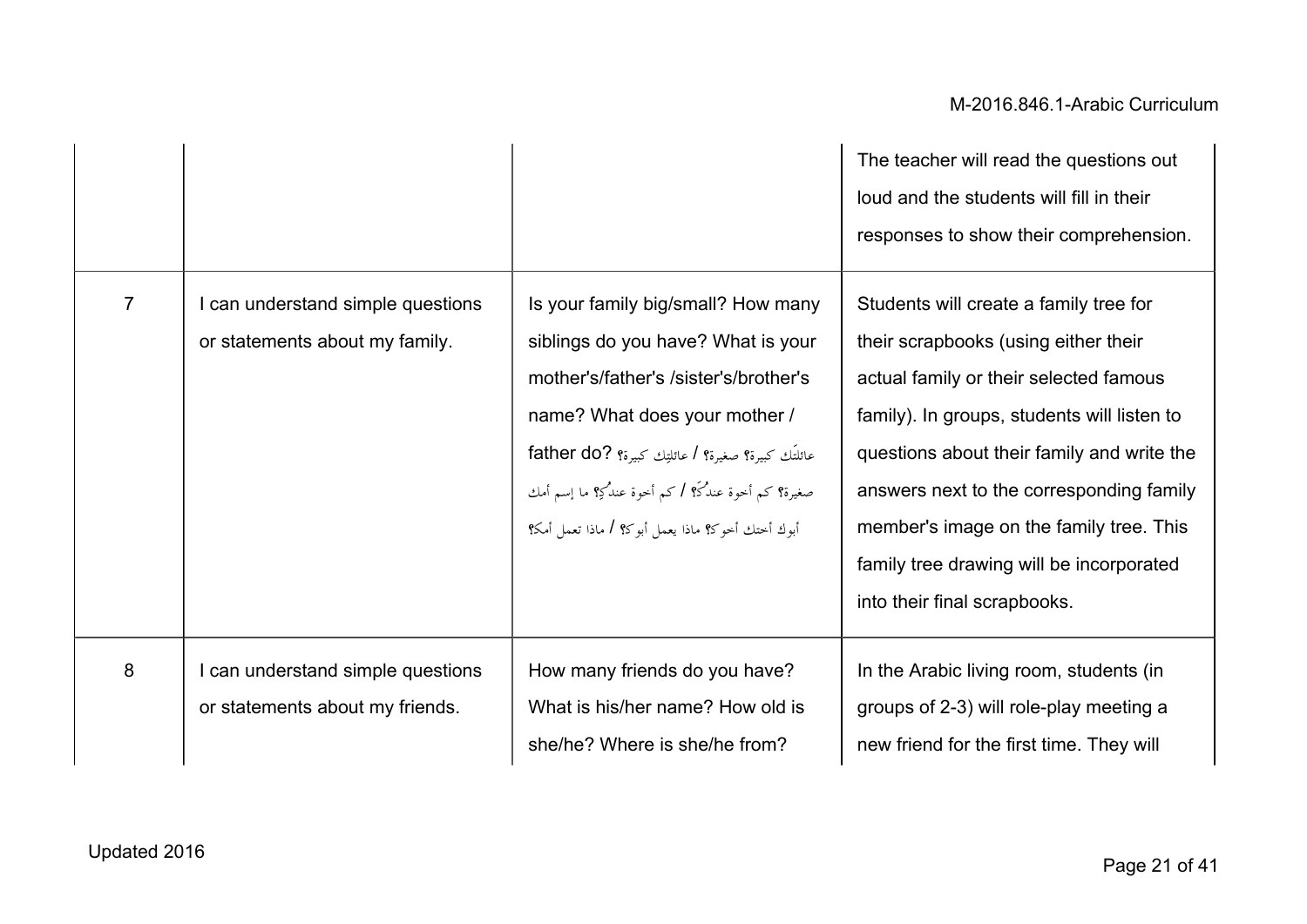|    |                                                                                | What does he/she like/dislike? $\leq$<br>أصدقاء عندكَ؟ / كم أصدقاء عندكِ؟ ما إسمها؟ / ما إسمه؟<br>کم عمرها؟ / کم عمرہ؟ مِن أين هي؟ / مِن أين هو؟ ماذا<br>تحب؟ / ماذا يحب؟                                                                                | take turns playing the new visiting friend<br>or the host. Students will listen to the<br>questions about the new friend and then<br>answer them accordingly.                                                                                                                                                          |
|----|--------------------------------------------------------------------------------|----------------------------------------------------------------------------------------------------------------------------------------------------------------------------------------------------------------------------------------------------------|------------------------------------------------------------------------------------------------------------------------------------------------------------------------------------------------------------------------------------------------------------------------------------------------------------------------|
| 9  | I can understand simple questions<br>or statements about my favorite<br>place. | What is your favorite place? Where<br>is your favorite place? What does it<br>look like? What can you do there?<br>What season is it best to go there?<br>ما هو مكانك المفضل؟ كيف شكل المكان؟ ماذا يمكنُنا أن<br>نعمل هناك؟ ما هو أفضل فصل لِلذهاب هناك؟ | Students will select a photo of their<br>favorite place in an Arab country.<br>Students will listen to questions about<br>their favorite place asked by the<br>instructor. Then, using interview grids,<br>students will take turns asking each<br>other the questions and filling in the<br>information they receive. |
| 10 | can understand basic information<br>when presented with pictures,              | All previous vocabulary about<br>myself, my friends, and my family.                                                                                                                                                                                      | Yes or No Game: Students will play<br>this game in pairs. Using a set of stock<br>pictures about myself, family and my                                                                                                                                                                                                 |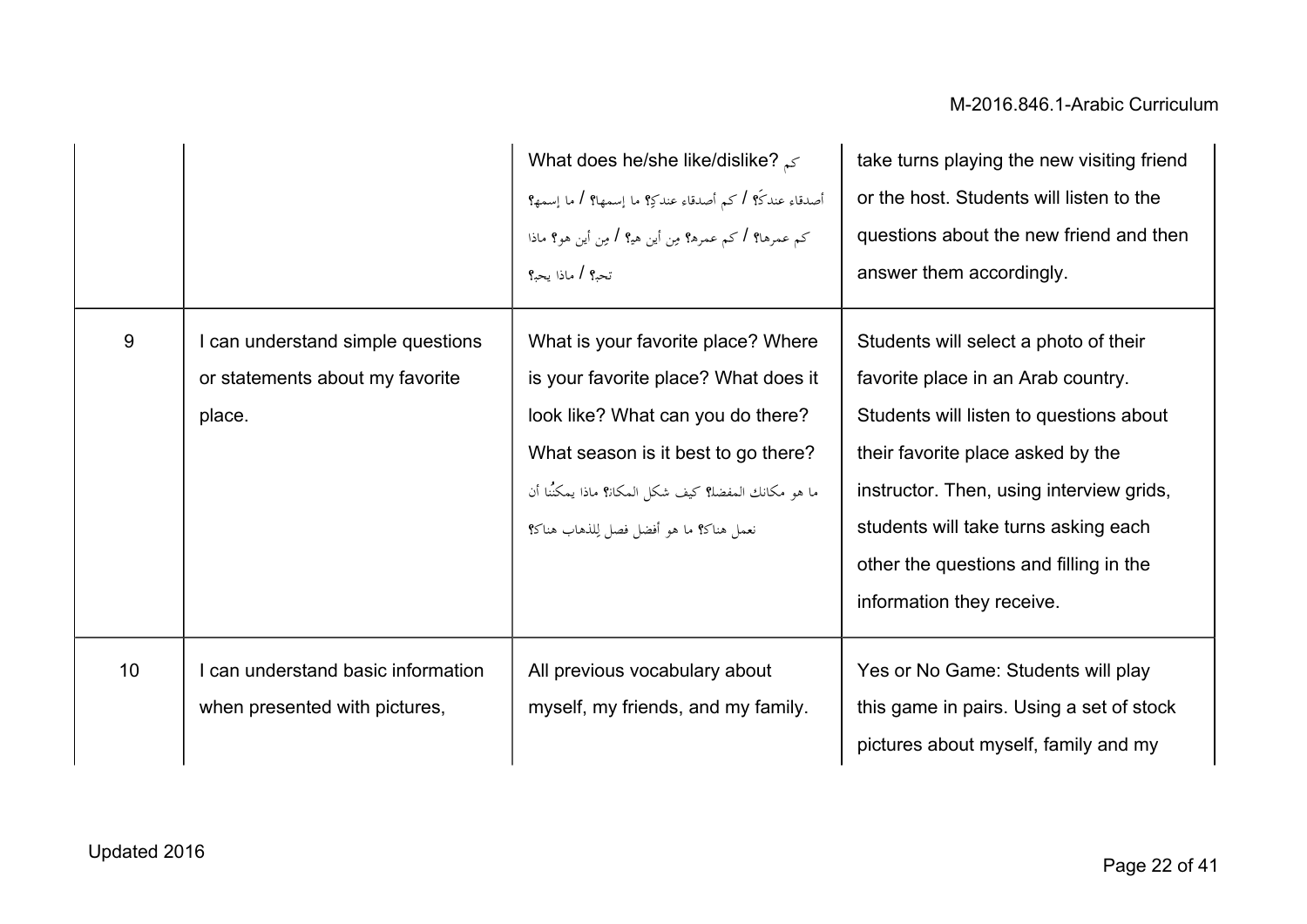|    | signs and objects about myself, my  | Yes / No Correct / Incorrect $\mu$ i | friends, students will listen to statements    |
|----|-------------------------------------|--------------------------------------|------------------------------------------------|
|    | family, and my friends.             | صَح   غلَط                           | read by the teacher and determine              |
|    |                                     |                                      | whether or not the statements are              |
|    |                                     |                                      | correct based on if they correspond to         |
|    |                                     |                                      | the picture presented along with the           |
|    |                                     |                                      | statement. Students will answer "yes" if it    |
|    |                                     |                                      | is a correct match or "no" if it is incorrect. |
|    |                                     |                                      |                                                |
| 11 | can understand basic information    | All previous vocabulary about my     | Students will be presented with pictures       |
|    | when presented with pictures,       | favorite place. Yes / No Correct /   | of different places in an Arabic country.      |
|    | signs and objects about my favorite | Incorrect                            | The teacher will read out statements           |
|    | place.                              |                                      | about the favorite place. On a poster          |
|    |                                     |                                      | divided into two parts "correct" or            |
|    |                                     |                                      | "incorrect," the students will place           |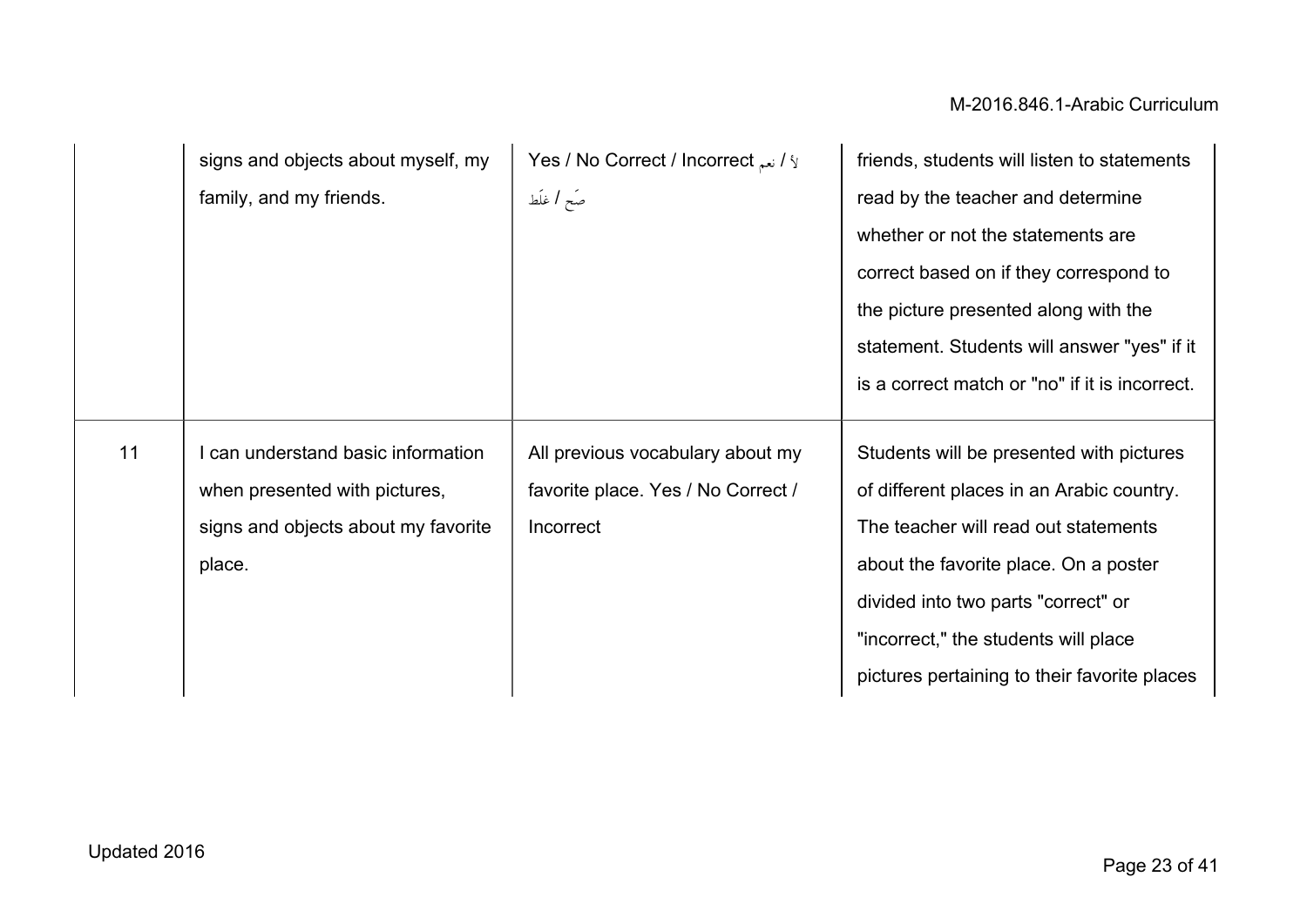|                             |                                       |                                  | into the sections, determining whether  |  |
|-----------------------------|---------------------------------------|----------------------------------|-----------------------------------------|--|
|                             |                                       |                                  | they are incorrect or correct.          |  |
| <b>Interpretive Reading</b> |                                       |                                  |                                         |  |
| 12                          | I can understand and recognize        | Letters Alif-Yaa Numbers 0-20 رج | Students will read from their textbooks |  |
|                             | most of the Arabic letters (Alif-Yaa) | $. -7.$                          | individually and in groups. Students    |  |
|                             | and numbers (0-20) when I see         |                                  | will play games to evidence their       |  |
|                             | them.                                 |                                  | understanding of the letters and        |  |
|                             |                                       |                                  | numbers. Games include: Bingo:          |  |
|                             |                                       |                                  | Students will listen to the instructor  |  |
|                             |                                       |                                  | call out letters and numbers, then      |  |
|                             |                                       |                                  | mark their bingo cards when they hear   |  |
|                             |                                       |                                  | one that matches a spot on the card.    |  |
|                             |                                       |                                  | Khatawat (steps): Teacher presents a    |  |
|                             |                                       |                                  | powerpoint with letters and numbers on  |  |
|                             |                                       |                                  | it. Students line up at the back of the |  |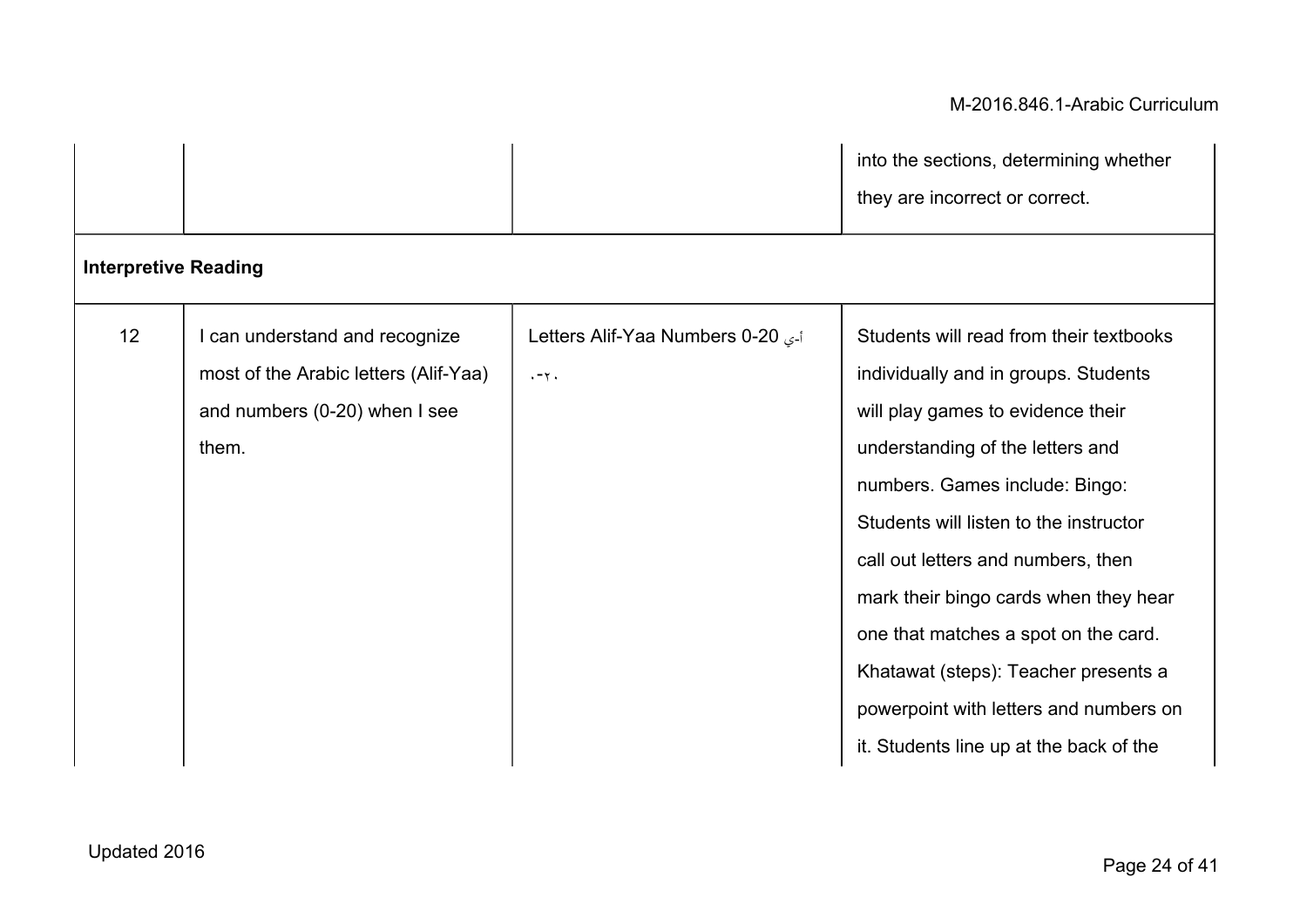classroom. Teacher will present one slide and the first student to yell out the answer correctly takes on step forward. The process repeats until one student reaches the teacher, becoming the winner. Hangman: A poster of the Arabic numbers and letters will be provided to one student who volunteers to be the reader. The other students will b divided into two competing groups. The reader will call out letters, forming simple two to three letter words, or numbers for the groups to write. When one group gets the right answer, the losing group has to draw a body part of the hanged man. The game continues until one group has a fully drawn hanged man, making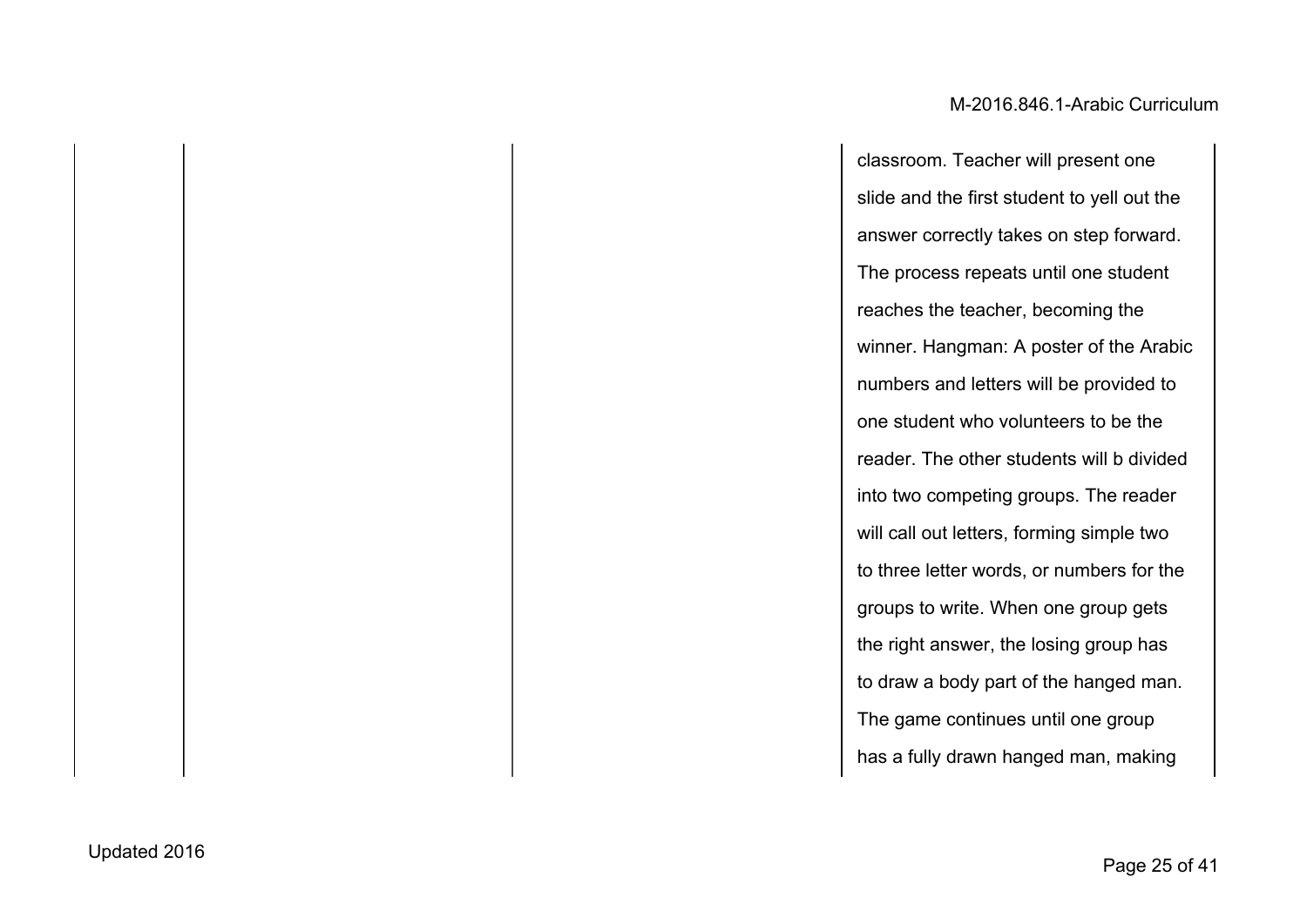the other team the winners. Scrambled Letters: Teacher will divide students into two groups. Teacher will write a word on the board. She will then ask students to spell the word using index cards with the disconnected alphabet on them. First team to spell the word correctly and then read it out loud wins a point. Team with the most points when time ends wins. Hot Seat Game: The class is divided into two groups. One member of each group will sit in chairs with their backs to the board while the others sit at the table. Teacher will write a word on the board. Students still sitting on the table must act out to their group members what the word means without saying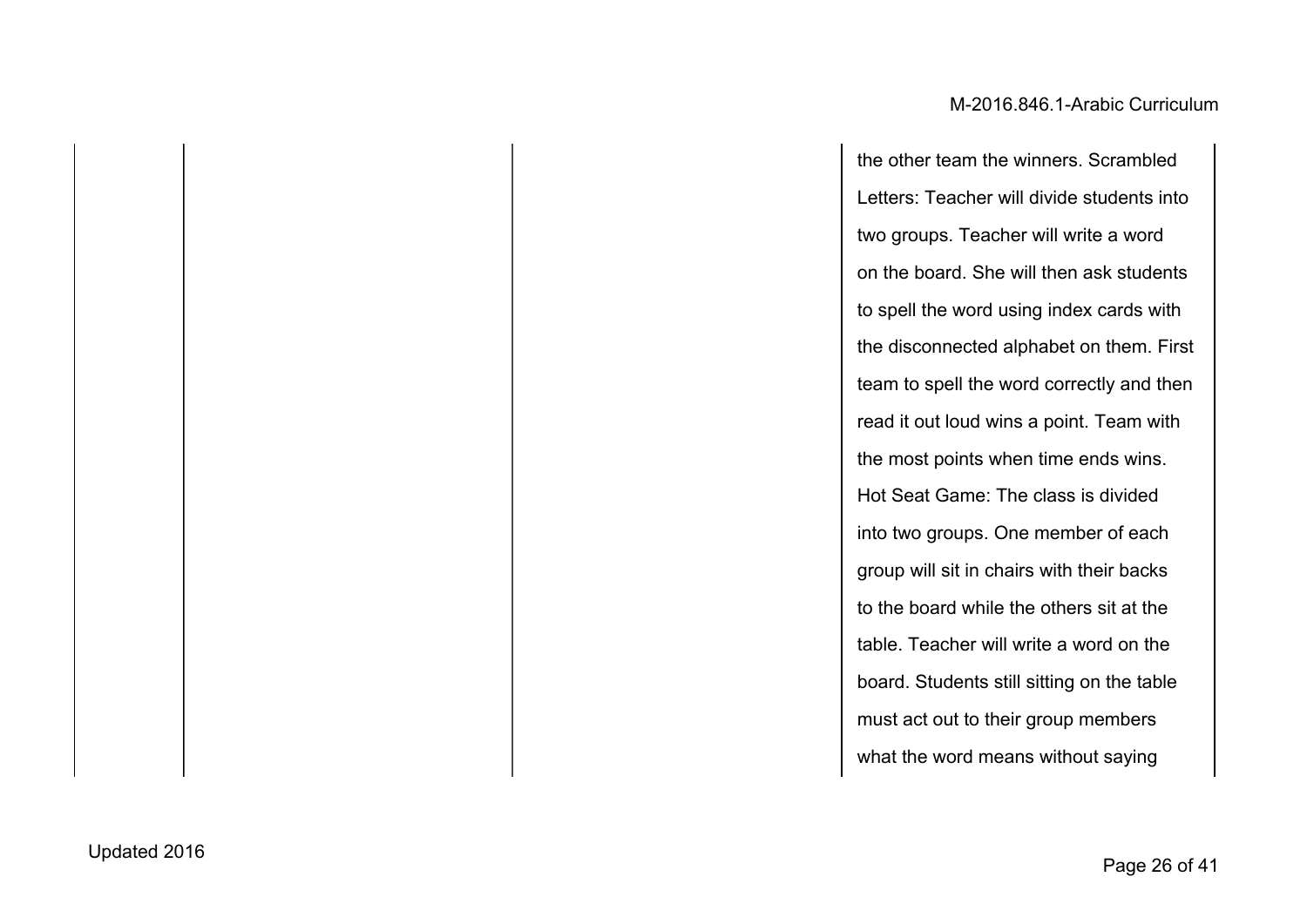the word or the translation. First group to five points wins Haramy: Students are provided a set of playing cards with Arabic numbers on them. In pairs, students divide the desk and take turns placing a card down and saying the number out loud as they place it down. When a card placed matches the cards in the pile, a student must "steal" the deck, yelling "haramy" as they grab the cards. Interactive Matching Game: Students will be given index cards with a question, an answer or a picture on them. They will walk around the room to find the student who has the answer to match the question or the phrase to match the picture (and vice versa). When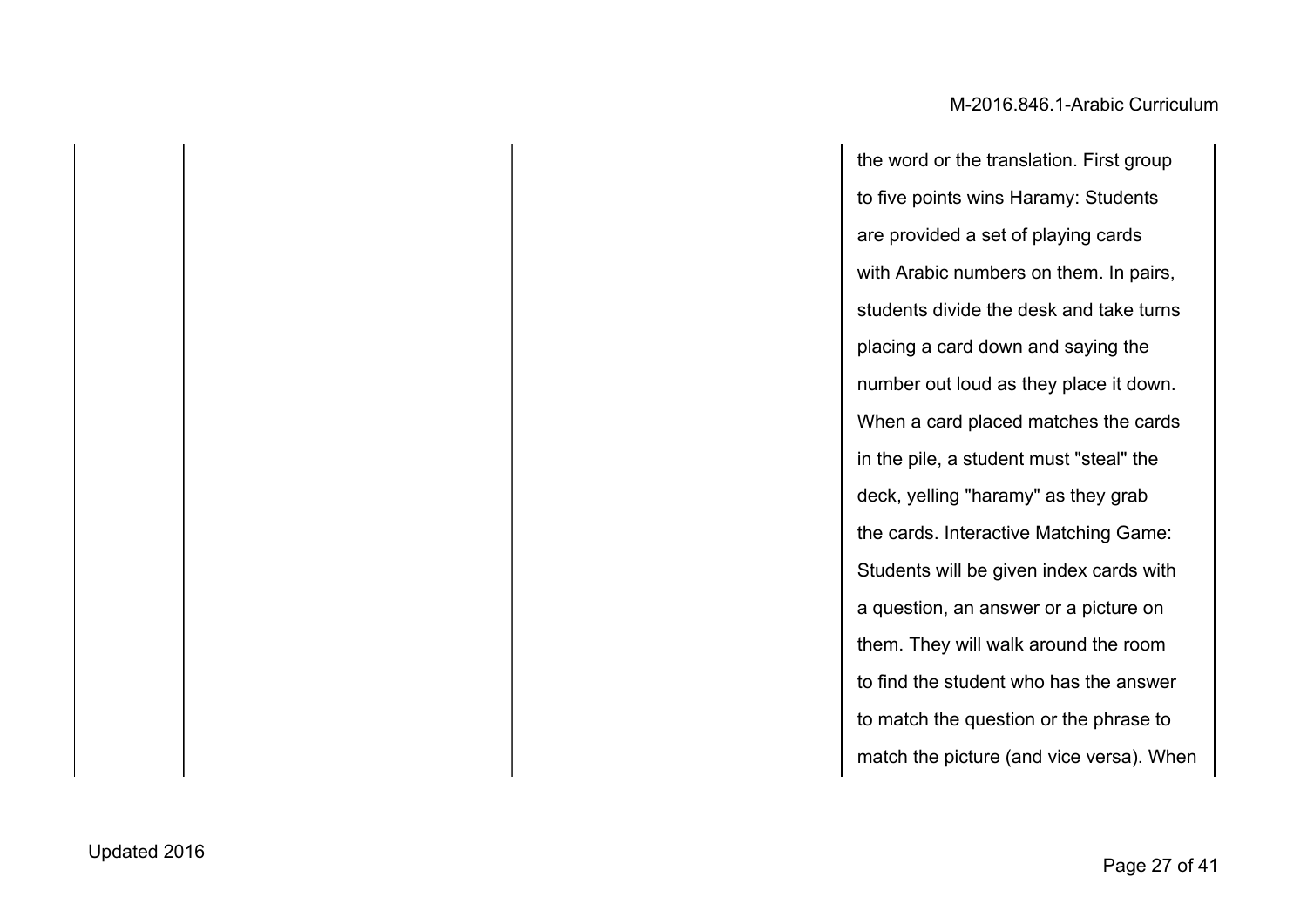|    |                                                                               |                                                                                                         | they find a match, both students must<br>read the cards aloud.                                                                                                                                                                                                                                                                                                                                                                                                                                      |
|----|-------------------------------------------------------------------------------|---------------------------------------------------------------------------------------------------------|-----------------------------------------------------------------------------------------------------------------------------------------------------------------------------------------------------------------------------------------------------------------------------------------------------------------------------------------------------------------------------------------------------------------------------------------------------------------------------------------------------|
| 13 | I can usually understand short,<br>simple, written sentences about<br>myself. | Vocabulary for the sub-theme<br>"Myself" as previously mentioned.<br><b>Yes / No</b> انعم $\frac{1}{2}$ | Students will be given a checklist<br>with sentences pertaining to the class<br>demographic, such as "I am 16 years<br>old." They will read these sentences<br>on their own and circle either "Yes" or<br>"No" if the sentence pertains to them<br>or not. Students will work on their own<br>scrapbooks. Instructor will give each<br>student a list of different words from<br>the "Myself" sub-theme and other sub-<br>themes. Students will read the words<br>and sentences and determine which |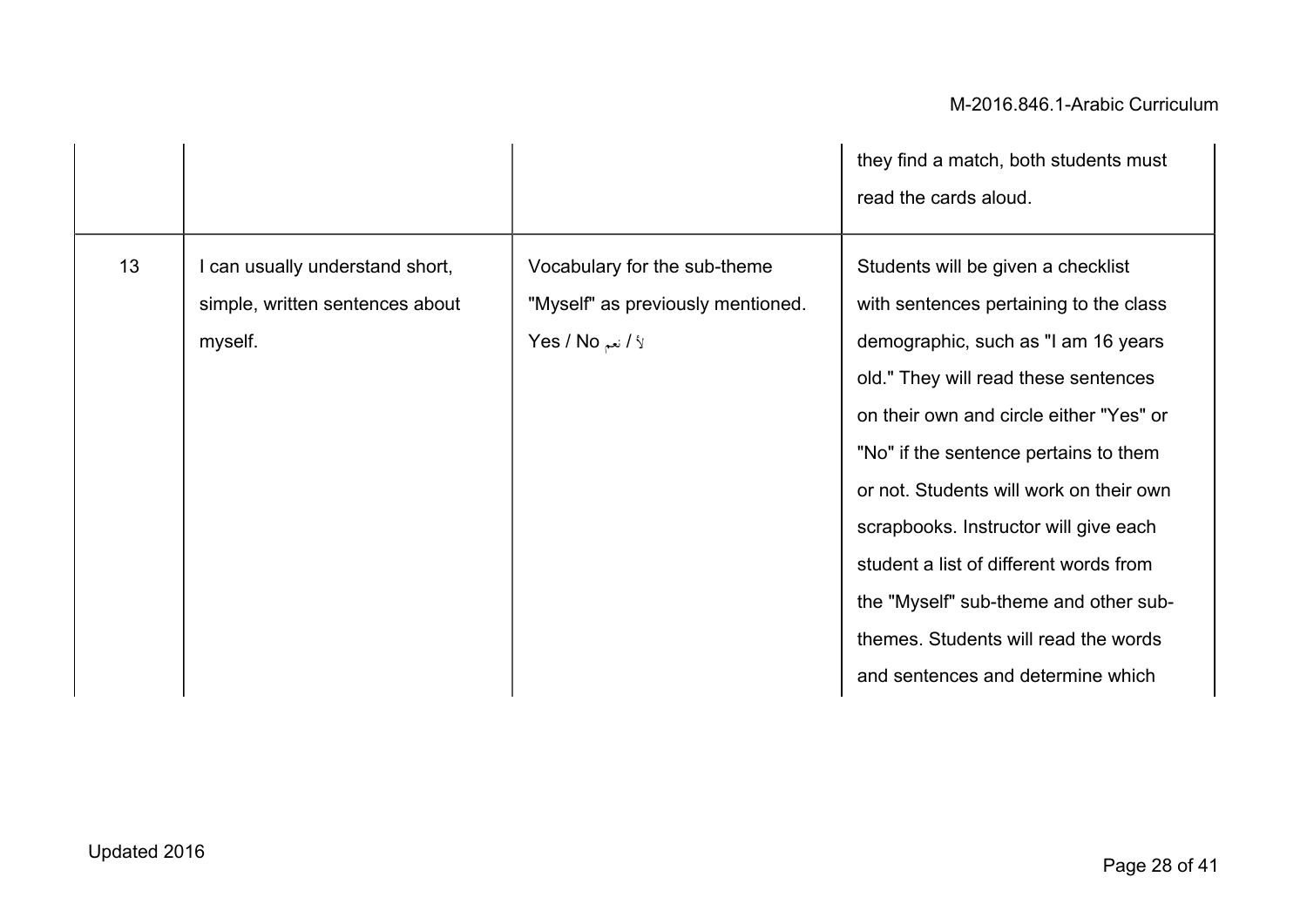|    |                                                                                |                                                                      | are appropriate to add to the scrapbook<br>pages about themselves.                                                                                                                                                                                                                                                                                                                                                                                                                                                                                                                                                    |
|----|--------------------------------------------------------------------------------|----------------------------------------------------------------------|-----------------------------------------------------------------------------------------------------------------------------------------------------------------------------------------------------------------------------------------------------------------------------------------------------------------------------------------------------------------------------------------------------------------------------------------------------------------------------------------------------------------------------------------------------------------------------------------------------------------------|
| 14 | can usually understand short,<br>simple, written sentences about my<br>family. | Vocabulary for the sub-theme "My<br>Family" as previously mentioned. | Using the family trees they created<br>previously, students will get get into<br>groups of two and exchange family trees.<br>They will read each other's family trees<br>and then write one short sentence ("I<br>have 2 siblings," for example) on a piece<br>of paper. They will then return the family<br>tree and the written sentence back to<br>their partner. Each student will read the<br>sentence given to them and determine<br>whether it is correct or incorrect by<br>marking it with a check or an x. Line Up<br>Game: Students will play this game as a<br>class. Teacher will write a set of phrases |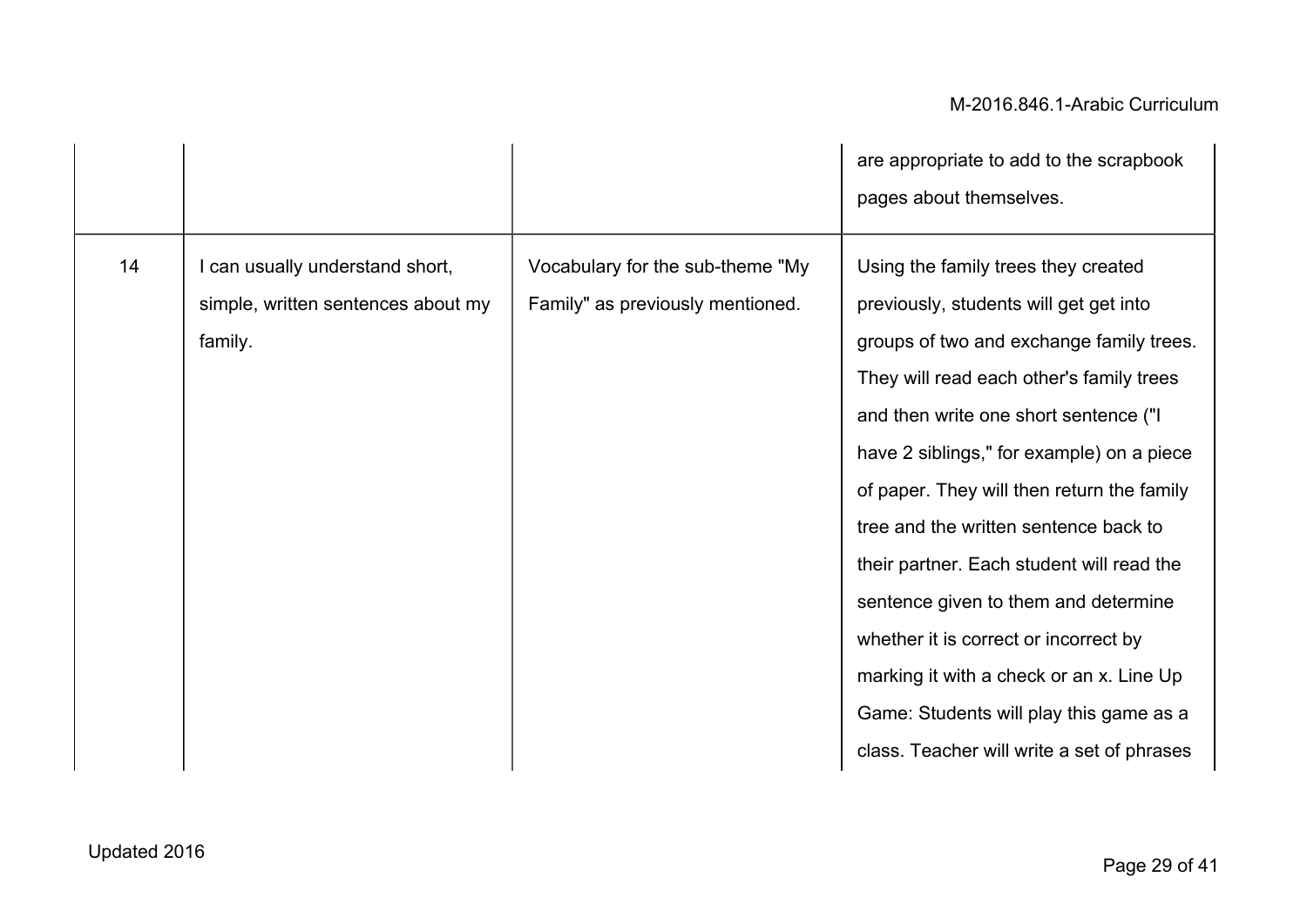|    |                                    |                                   | on the board such as "I have 3 siblings /   |
|----|------------------------------------|-----------------------------------|---------------------------------------------|
|    |                                    |                                   | I have 0 siblings / I have 4 siblings." The |
|    |                                    |                                   | students will read these and then line      |
|    |                                    |                                   | up underneath the phrase that pertains      |
|    |                                    |                                   | to them. If the phrase doesn't pertain to   |
|    |                                    |                                   | them, they will line up under the "No"      |
|    |                                    |                                   | the teacher has written on the board.       |
|    |                                    |                                   | The teacher will alternate phrases using    |
|    |                                    |                                   | different sentences for the "My Family"     |
|    |                                    |                                   | sub-theme.                                  |
| 15 | can usually understand short,      | Vocabulary for the sub-theme "My  | Students will be provided with slips of     |
|    | simple, written sentences about my | Friends" as previously mentioned. | paper with random short sentences           |
|    | friends.                           |                                   | written on them, such as "I have 3          |
|    |                                    |                                   | friends." Each student will read the        |
|    |                                    |                                   | sentence provided on their own, then        |
|    |                                    |                                   | they will walk around the classroom         |
|    |                                    |                                   |                                             |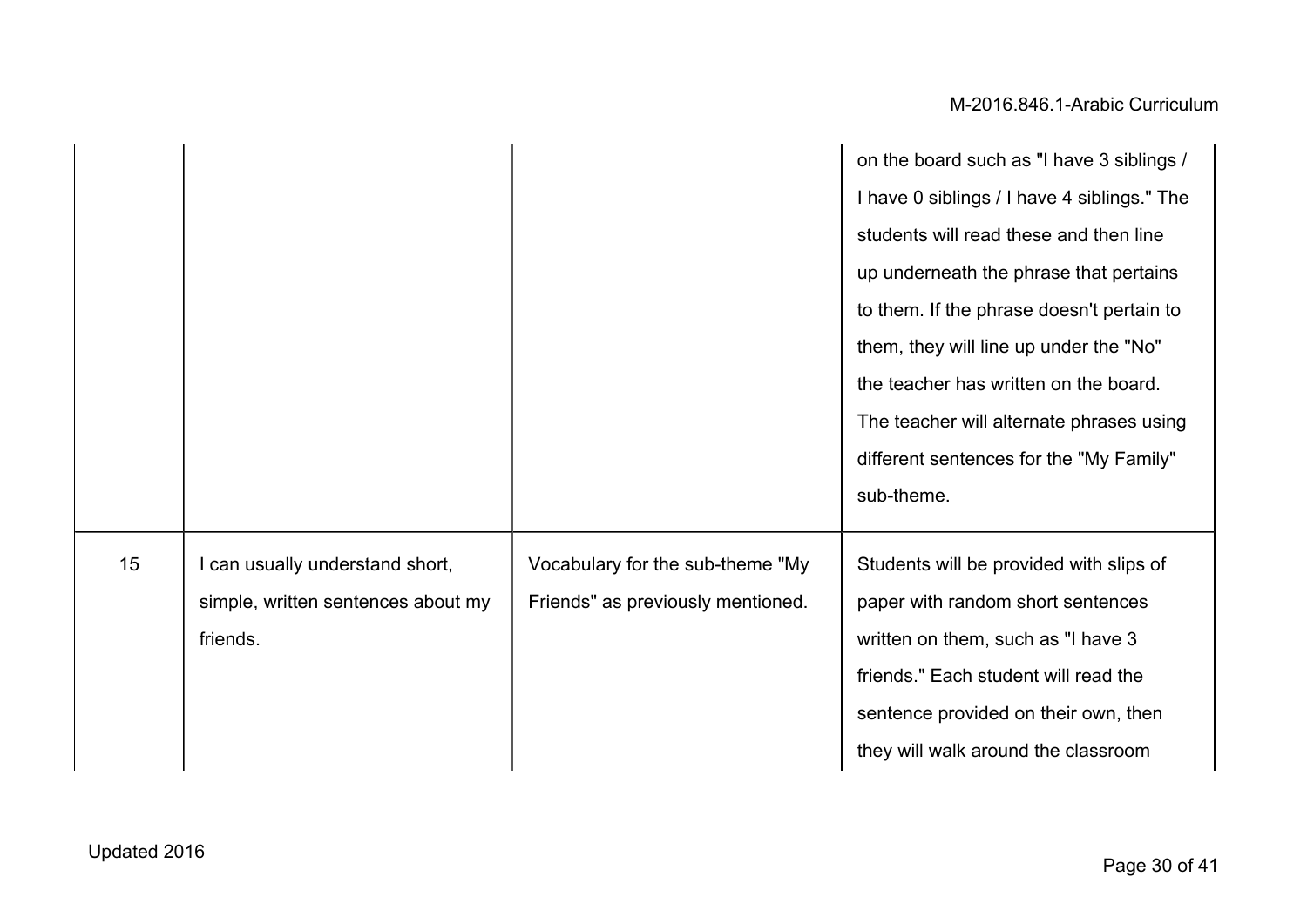|    |                                   |                                   | reading all the sentences that the other  |
|----|-----------------------------------|-----------------------------------|-------------------------------------------|
|    |                                   |                                   | students have. Students will document     |
|    |                                   |                                   | the information they read about the       |
|    |                                   |                                   | people in the classroom, recording        |
|    |                                   |                                   | the information they find on a simple     |
|    |                                   |                                   | grid handout. Later, in pairs, they will  |
|    |                                   |                                   | exchange the filled out grid handout and  |
|    |                                   |                                   | compare answers.                          |
|    |                                   |                                   |                                           |
|    |                                   |                                   |                                           |
| 16 | I can usually understand short,   | Vocabulary for the sub-theme      | Using information they have gathered      |
|    | simple written sentences about my | "My Favorite Place" as previously | about their selected favorite place,      |
|    | favorite place.                   | mentioned.                        | students will write one sentence about    |
|    |                                   |                                   | their favorite place on a piece of paper. |
|    |                                   |                                   | They will exchange their sentence with    |
|    |                                   |                                   | another student (a student who has        |
|    |                                   |                                   | selected a different favorite place).     |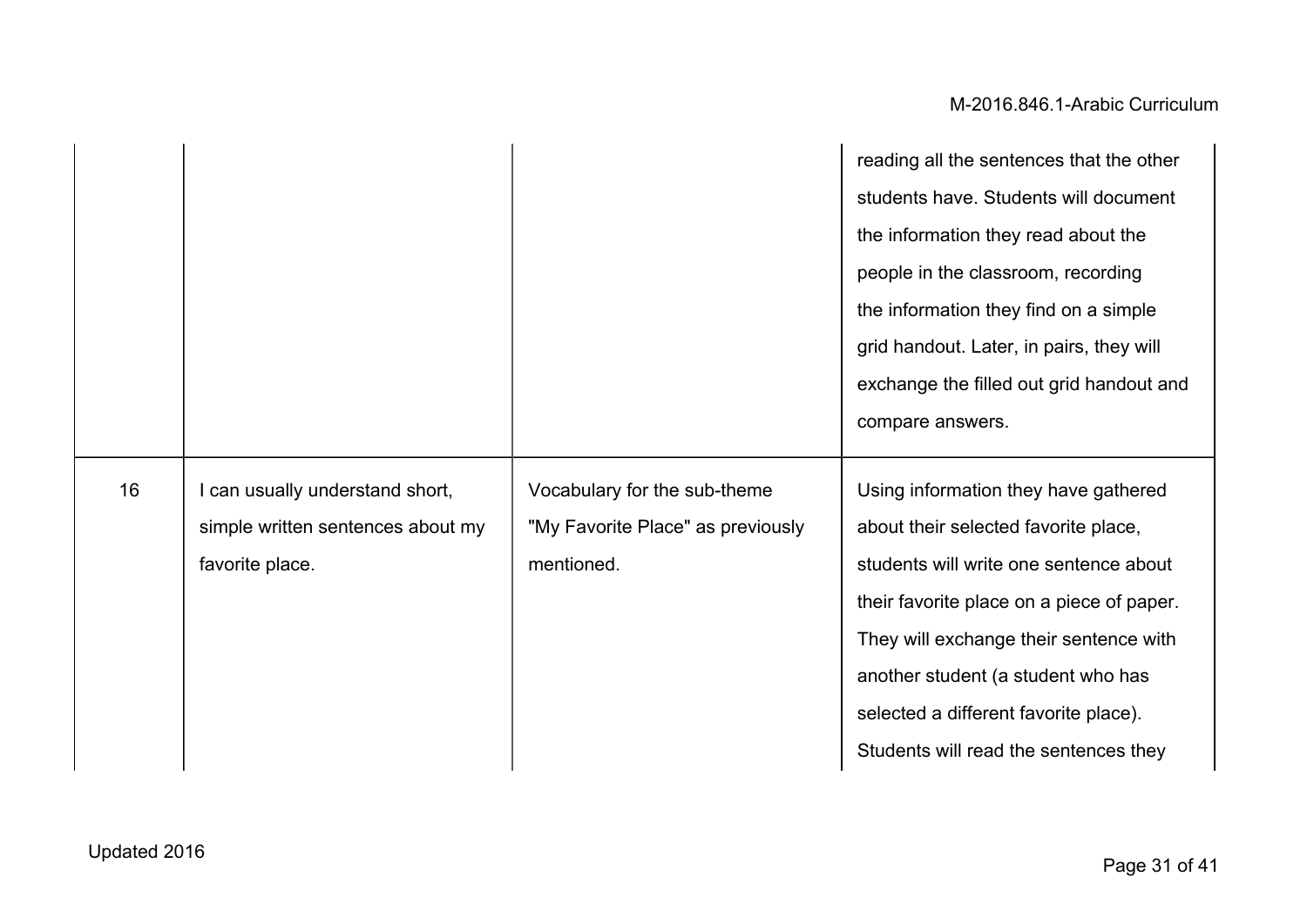receive and document it on a handout that lists the names of all the possible favorite places the students had to choose from. Later, they will walk around the classroom and read other student's sentences to try and fill out the entire handout with at least one piece of information about every favorite place (instructor will have selected 6 possible favorite places for students to choose from). Students will read the information provided in the scrapbooks about Ali or Leila's favorite place in an Arab country. They will fill out handouts to evidence their comprehension, such as a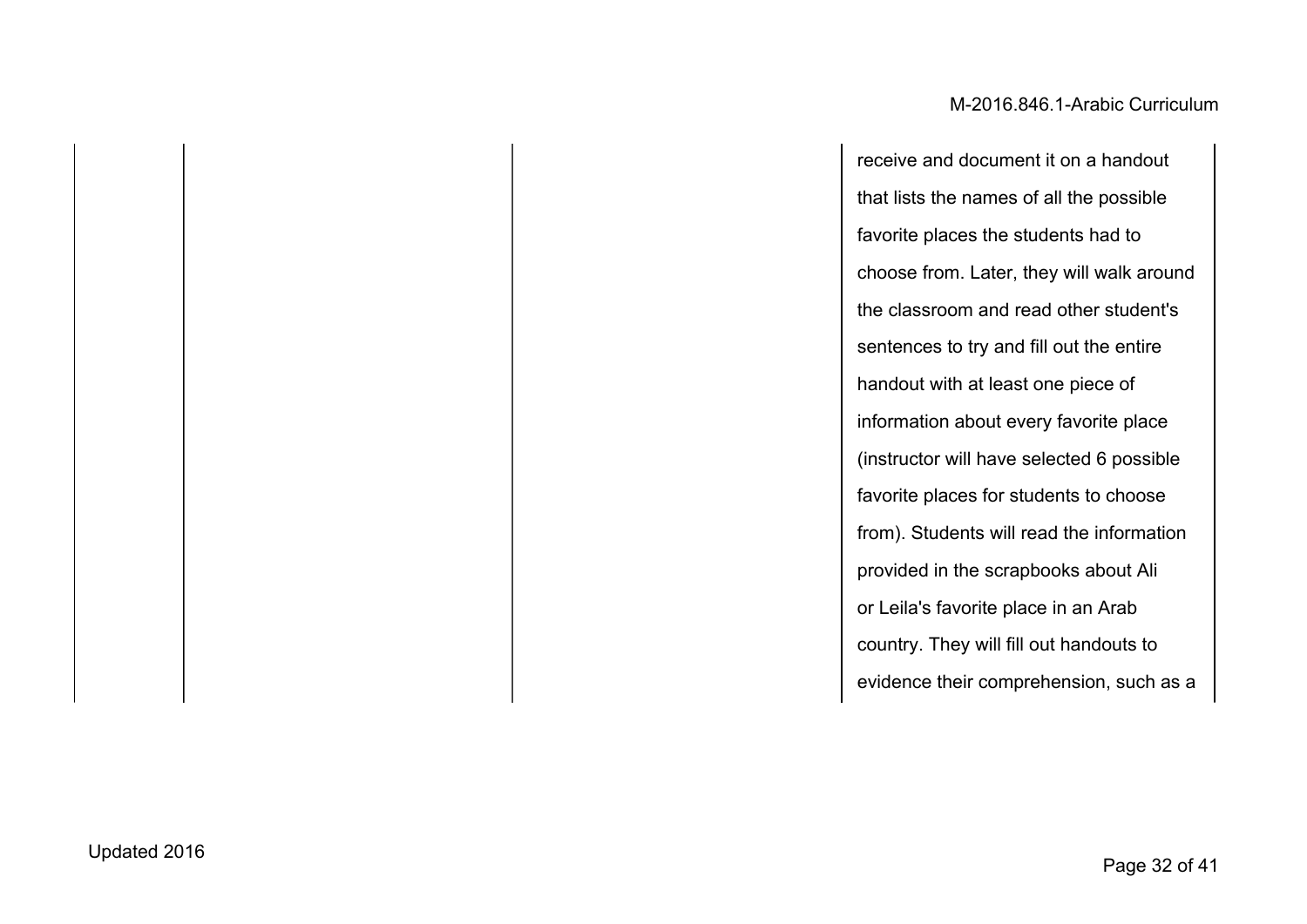|    |                                                                                                                                                                                  |                                         | simple Venn Diagram that compares the                                                                                                                                                                                                                                                                                                                                                                                                                                                                          |
|----|----------------------------------------------------------------------------------------------------------------------------------------------------------------------------------|-----------------------------------------|----------------------------------------------------------------------------------------------------------------------------------------------------------------------------------------------------------------------------------------------------------------------------------------------------------------------------------------------------------------------------------------------------------------------------------------------------------------------------------------------------------------|
|    |                                                                                                                                                                                  |                                         | information in the two scrapbooks.                                                                                                                                                                                                                                                                                                                                                                                                                                                                             |
| 17 | I can usually understand short,<br>simple, written descriptions about<br>myself, my family, my friends and<br>my favorite place with the help of<br>pictures, signs, or objects. | All vocabulary previously<br>mentioned. | Teacher will divide the classroom into<br>two groups. Students will read cut-<br>out phrases about the selected topics<br>and paste them next to pictures that<br>correspond with the phrase. The two<br>groups will create small posters pasting<br>the phrases and pictures next to each<br>other. The students in either group will<br>then judge the accuracy of the posters<br>by reading them and interpreting the<br>information. As a group, they will mark<br>"correct" or "incorrect" on the posters |
|    |                                                                                                                                                                                  |                                         | where appropriate.                                                                                                                                                                                                                                                                                                                                                                                                                                                                                             |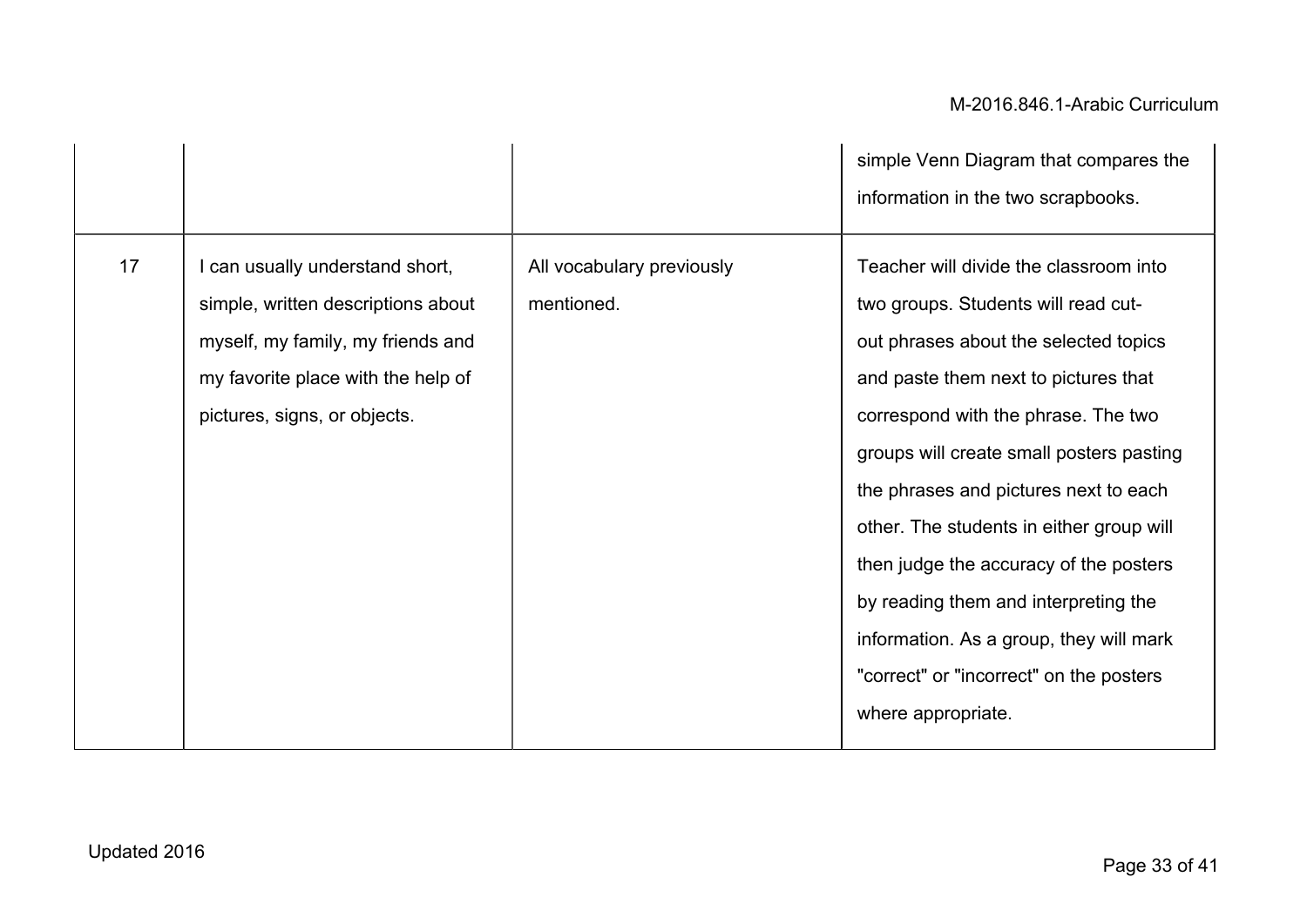|    | <b>Presentational Speaking</b>                                                                                               |                                                                                                     |                                                                                                                                                                                                                                                                                               |
|----|------------------------------------------------------------------------------------------------------------------------------|-----------------------------------------------------------------------------------------------------|-----------------------------------------------------------------------------------------------------------------------------------------------------------------------------------------------------------------------------------------------------------------------------------------------|
| 18 | I can present basic information<br>about myself to the class, such as<br>my name, age, nationality and my<br>likes/dislikes. | All previous vocabulary about<br>myself, adding: American / Arabic<br>أمريكي / أمريكية عربي / عربية | Students will work on their scrapbooks,<br>providing information about themselves<br>and presenting it to the class. Students<br>will engage in a role-play activity in<br>the Arabic living room, sharing their<br>scrapbook and talking about the pictures<br>and phrases about themselves. |
| 19 | I can present basic information<br>about my family, such as their<br>names, ages, nationalities, and<br>likes/dislikes.      | Vocabulary for the sub-theme "My<br>Family" as previously mentioned.                                | Students will continue work on their<br>family trees and their scrapbooks.<br>Students will present information about<br>their families using the family trees they<br>created.                                                                                                               |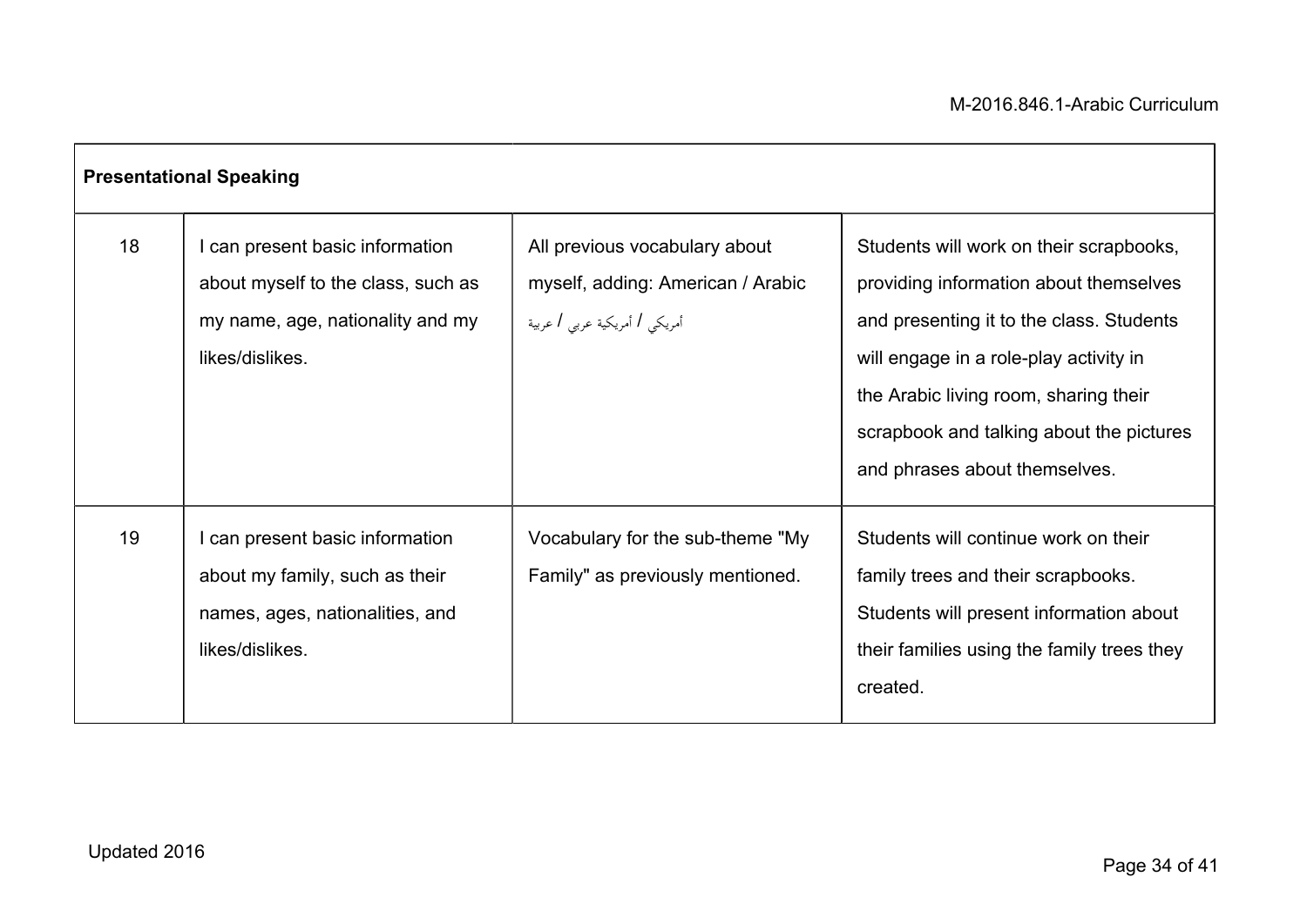| 20 | can present basic information<br>about my friends, such as their<br>names, ages, nationalities, and<br>likes/dislikes.                                     | Vocabulary for the sub-theme "My<br>Friends" as previously mentioned.           | Students will continue work on their<br>their scrapbooks. Students will bring in<br>a photograph or draw a picture of two<br>or more of their friend to add to their<br>scrapbooks, presenting the information<br>in role-play activities in the Arabic living<br>room. |
|----|------------------------------------------------------------------------------------------------------------------------------------------------------------|---------------------------------------------------------------------------------|-------------------------------------------------------------------------------------------------------------------------------------------------------------------------------------------------------------------------------------------------------------------------|
| 21 | I can present basic information<br>about my favorite place, such as<br>where it is located and what can be<br>done there.<br><b>Presentational Writing</b> | Vocabulary for the sub-theme<br>"My Favorite Place" as previously<br>mentioned. | Students will work on their final posters.<br>These posters will include pictures and<br>short sentences about their favorite place<br>to visit in an Arab country. Students will<br>present the posters to the class.                                                  |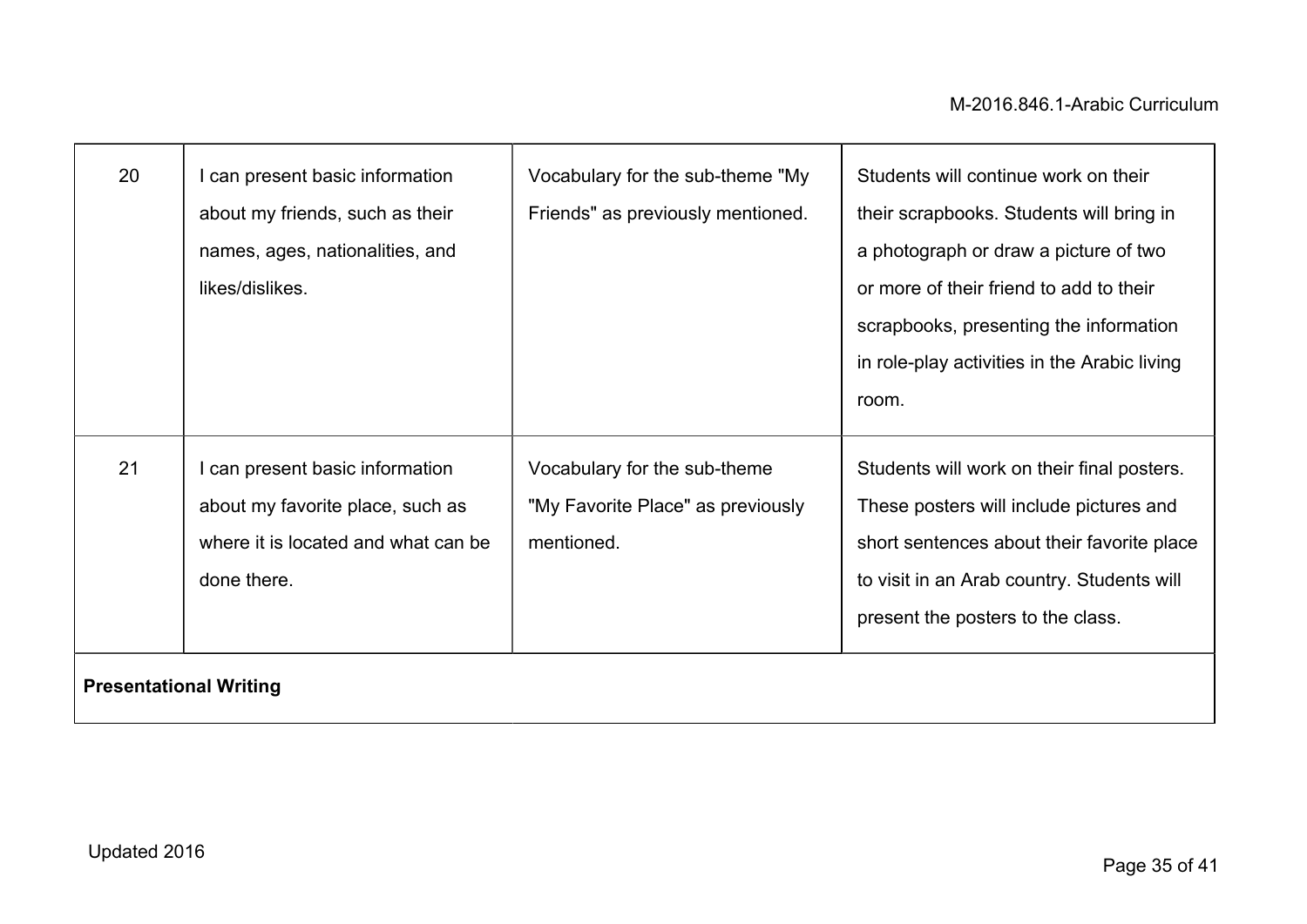| 22 | can write short sentences (two<br>to three words) providing basic<br>information about myself.       | Vocabulary for the sub-theme<br>"Myself" as previously mentioned.     | Students will write short sentences in<br>their scrapbooks, which they will present<br>to the class in role-play activities in the<br>Arabic living room and in presentations<br>to the class.                           |
|----|------------------------------------------------------------------------------------------------------|-----------------------------------------------------------------------|--------------------------------------------------------------------------------------------------------------------------------------------------------------------------------------------------------------------------|
| 23 | can write short sentences (two<br>to three words) providing basic<br>information about my family.    | Vocabulary for the sub-theme "My<br>Family" as previously mentioned.  | Students will write short sentences on<br>their family trees and in their scrapbooks,<br>which they will present to the class in<br>role-play activities in the Arabic living<br>room and in presentations to the class. |
| 24 | I can write short sentences (two<br>to three words) providing basic<br>information about my friends. | Vocabulary for the sub-theme "My<br>Friends" as previously mentioned. | Students will write short sentences in<br>their scrapbooks, which they will present<br>to the class in role-play activities in the                                                                                       |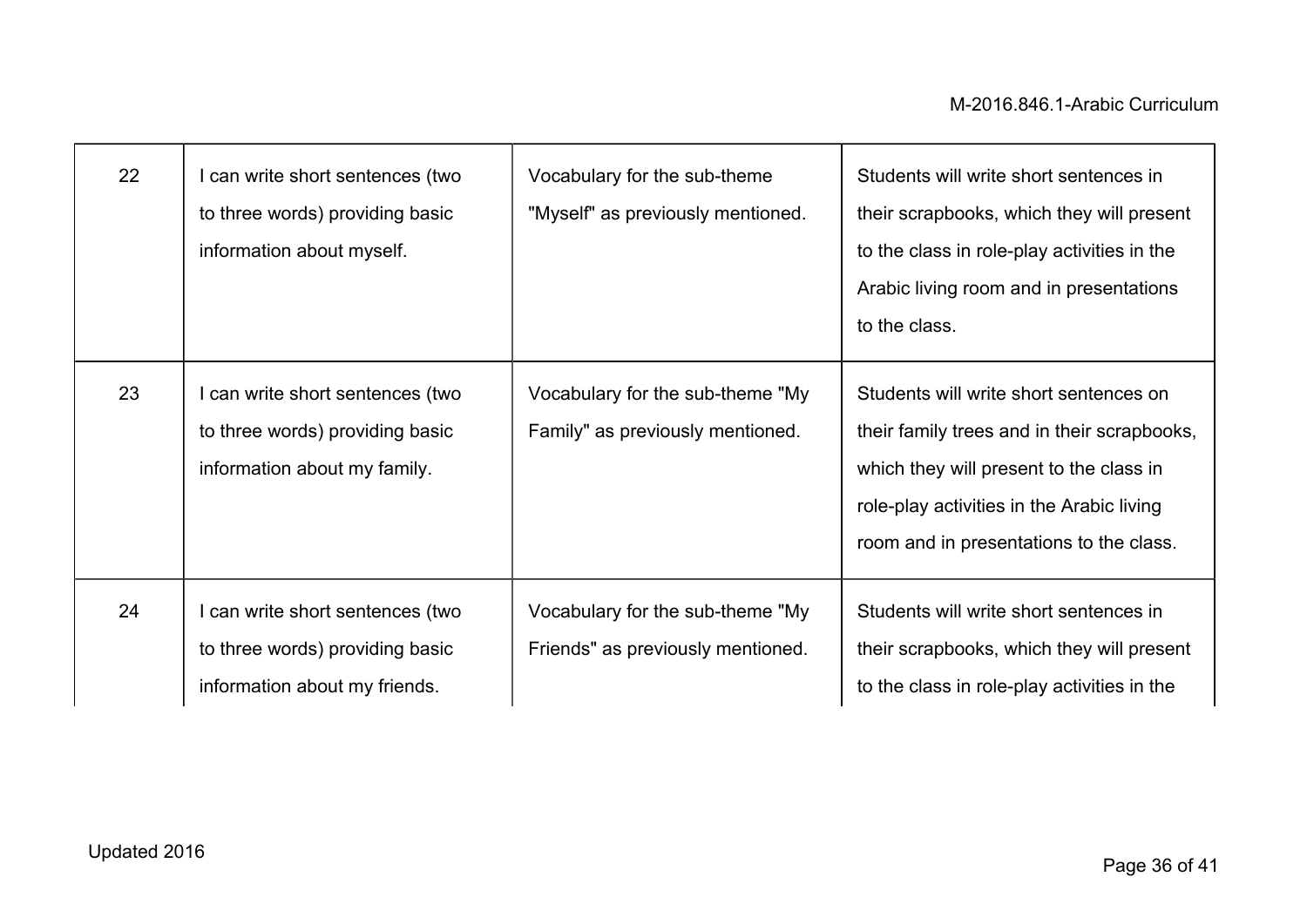|    |                                                                                                           |                                                                                 | Arabic living room and in presentations<br>to the class.                                                                                                                                |
|----|-----------------------------------------------------------------------------------------------------------|---------------------------------------------------------------------------------|-----------------------------------------------------------------------------------------------------------------------------------------------------------------------------------------|
| 25 | can write short sentences (two<br>to three words) providing basic<br>information about my favorite place. | Vocabulary for the sub-theme<br>"My Favorite Place" as previously<br>mentioned. | Students will write short sentences about<br>their favorite place on their posters which<br>they will present to the class.                                                             |
| 26 | can write the Arabic numbers<br>$0 - 20.$                                                                 | Numbers 0-20.                                                                   | Students will write in their textbooks<br>and on various handouts. Students will<br>play games where they write the Arabic<br>numbers, such as Hangman and Fill-in-<br>the-Blank games. |
| 27 | can write most of the Arabic<br>alphabet (Alif-Yaa) in their stand-<br>alone and connecting positions.    | Letters Alif-Yaa.                                                               | Students will write in their textbooks<br>and on various handouts. Students will<br>play games where they write the Arabic                                                              |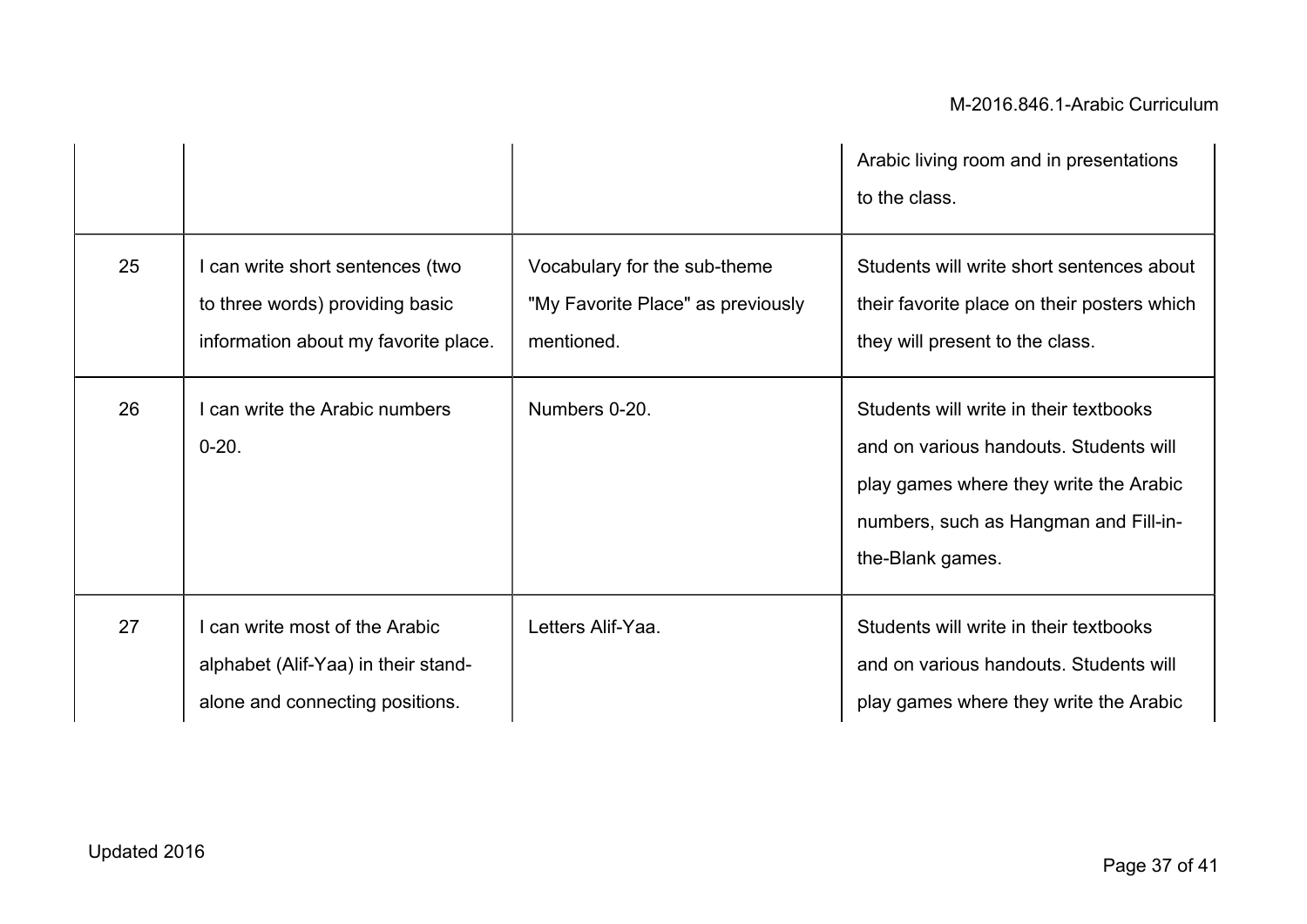| letters, such as Hangman and Fill-in-the- |
|-------------------------------------------|
| Blank games.                              |

# **Materials & Other Resources**

Textbook / Curriculum Materials: • Arabic Alphabet: How to Read and Write It by N. Awde, • Classroom packet developed by STARTALK @ UTEP instructional team, • Ali and Leila's scrapbooks, • Instructional team created games, • Classroom supplies such as blank scrapbooks, posters, and miscellaneous materials to aid in the creation of students' final scrapbooks and posters. Realia / Authentic Materials: • Authentic digital material selected from websites such as youtube.com and Aswaat Arabiya • Classroom setting materials for the Arabic living room, such as: o Arabic magazines and children's books, o Arab traditional dress for role-play activities, o Traditional/ typical décor and furnishing \* Arabic coffee, Arabic tea, and a typical Arabic sweet (i.e: Ma'amoul, Jordan almonds) • Student created scrapbooks and posters. Technology: • Desktop computer for instruction and student presentations, • Access to computer lab to use Arabic keyboard to create posters and scrapbooks, • Cameras for photographs and videos, • Mutimedia equipped classrooms.

### **Daily Schedule**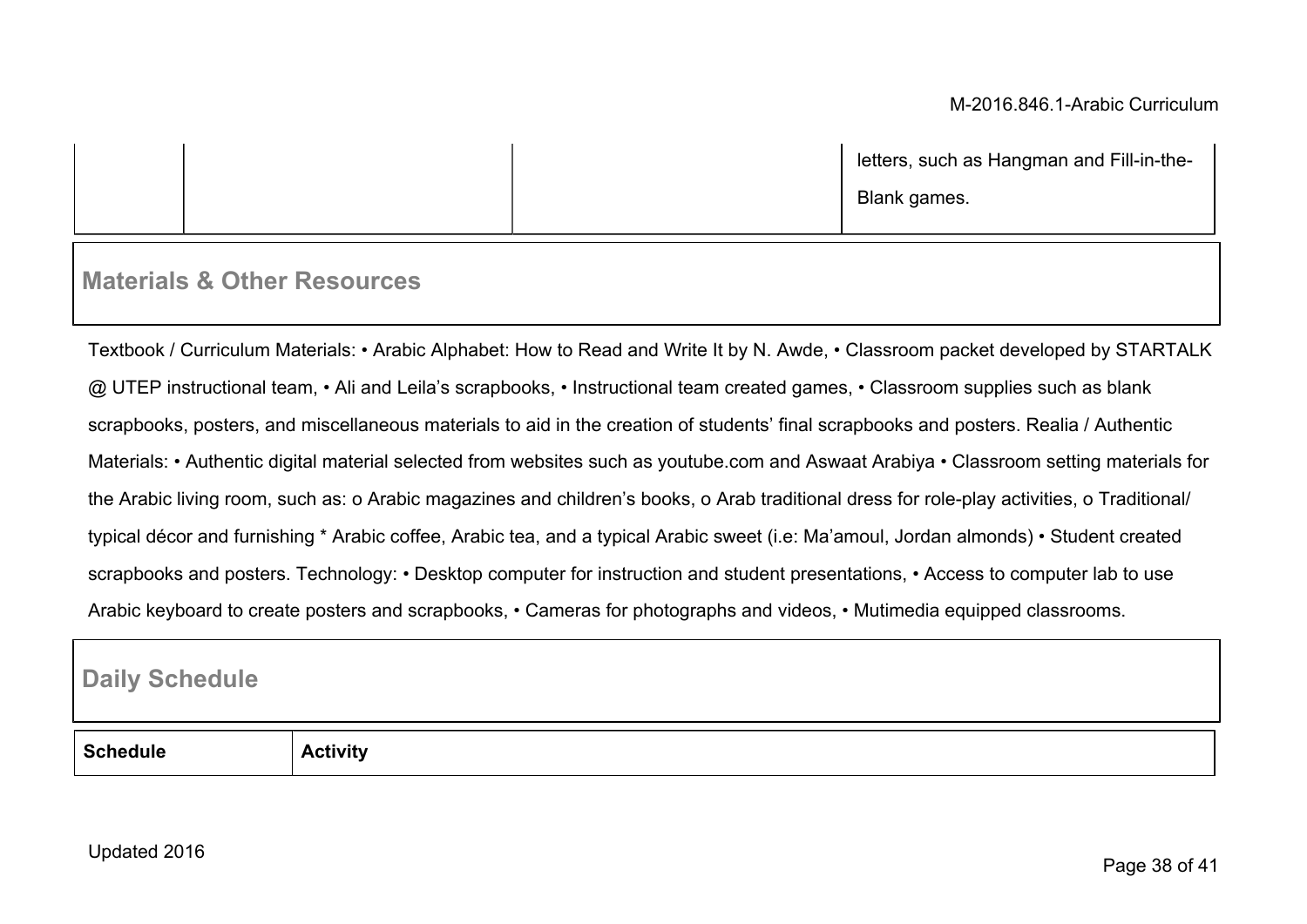| 09:00-09:15am | Opening activities: varies daily to introduce the skills needed to meet the objectives of the daily activities  |
|---------------|-----------------------------------------------------------------------------------------------------------------|
|               | and do a review of the previous day. Culture: Authentic materials will be utilized predominantly (i.e.: Youtube |
|               | videos, Arabic identification cards, Arabic magazines, Arabic foods, etc.).                                     |
| 09:15-09:30am | Apply and reinforce new vocabulary and grammatical structures using interpersonal and interpretive activities.  |
| 09:30-09:50am | Review of new vocabulary and grammatical structures utilizing various resources, leading to a formative         |
|               | assessment.                                                                                                     |
| 09:50-10:00am | Short break and rotation                                                                                        |
| 10:00-10:15am | Reading and writing exercises and various interpersonal and presentational activities. Culture: Most of         |
|               | these activities will be conducted in the classroom Arabic living room, which includes traditional seating and  |
|               | decorative items, authentic magazines and books, authentic Arabic dress, and access to authentic Arabic         |
|               | videos.                                                                                                         |
| 10:15-10:30am | Listening exercises and game/activity reinforcing previously covered content.                                   |
| 10:30-10:50am | Review of previously covered content leading to a formative assessment.                                         |
| 10:50-11:00am | Short break and rotation                                                                                        |
| 11:00-11:15am | Reading and writing exercises and various interpersonal and interpretive communication activities.              |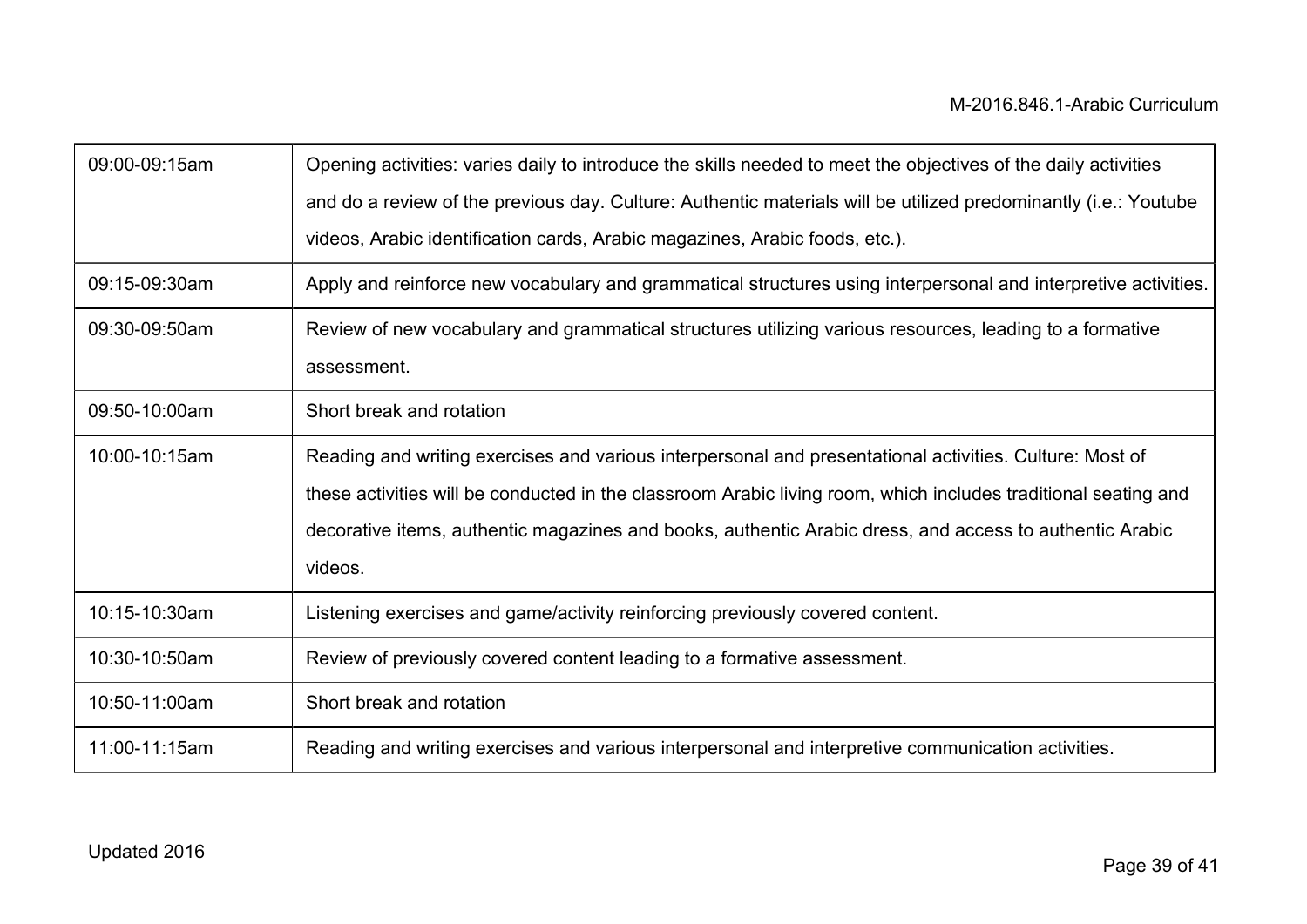| 11:15-11:30am   | Listening exercises and game/activity reinforcing previously covered content.                                      |
|-----------------|--------------------------------------------------------------------------------------------------------------------|
| 11:30-11:50am   | Review of previously covered content leading to a formative assessment.                                            |
| 11:50am-12:00pm | Short break and rotation                                                                                           |
| 12:00-12:50pm   | Culture: Lunch Break with instructors including short conversations in Arabic and various cultural activities,     |
|                 | such as listening to Arabic music, engaging with invited speakers or guests from the community, and various        |
|                 | authentic games. Every Friday during lunchtime, students will participate in or attend a cultural activity such as |
|                 | a community speaker, musical performance or field trip to a community center.                                      |
| 12:50-01:00pm   | Short break and rotation                                                                                           |
| 01:00-01:15pm   | Apply, reinforce and review previously covered vocabulary and grammatical structures through various               |
|                 | interpersonal and interpretive activities.                                                                         |
| 01:15-01:30pm   | Classroom activities/ Student-led performances. Examples include: Short games, such as hangman or                  |
|                 | interactive fill-in-the-blank, or haramy. Role-play activities and performances that utilize the presentational,   |
|                 | interpretive and interpersonal modes of learning. Culture: Student performances are predominantly centered         |
|                 | around the classroom Arabic living room. Students will learn appropriate cultural behaviors within this context.   |
| 01:30-01:50pm   | Review of previously covered content leading to a formative assessment.                                            |